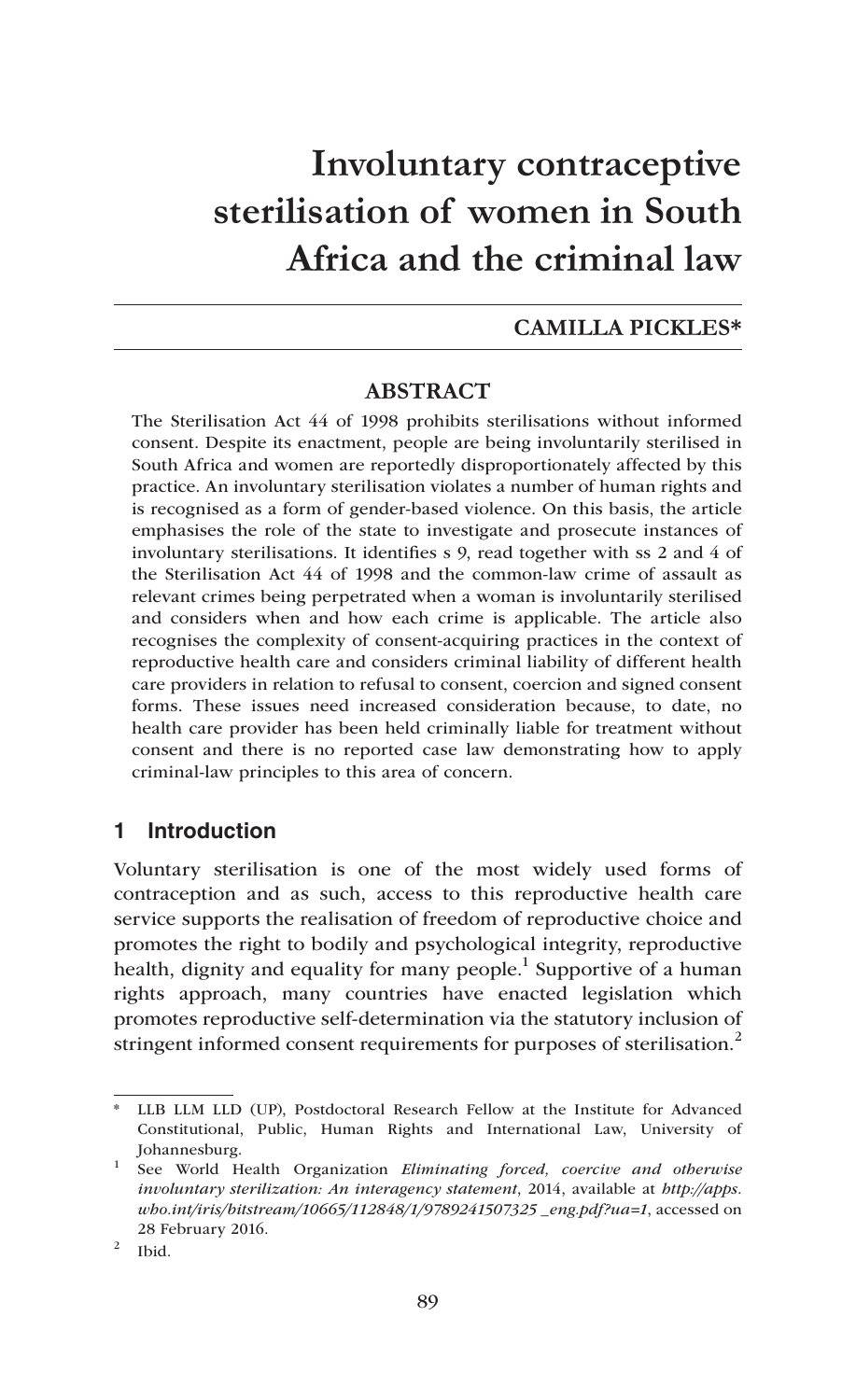However, despite having a rights-affirming approach to sterilisations, there continues to be widespread reports of coerced or forced sterilisations (involuntary sterilisations) $3$  across the globe, and women and girls are reportedly disproportionately affected by this practice.<sup>4</sup>

In 2011, the International Federation of Gynecology and Obstetrics recognised that sterilising women without their informed consent 'constitutes an act of violence, whether committed by individual practitioners or under institutional or governmental policies<sup>'5</sup> More specifically, involuntary sterilisation of women is identified as a form of obstetric violence, which is a form of gender-based violence.<sup>7</sup> Recognising involuntary sterilisation as a form of violence perpetrated against women is significant because it positions this issue within the broader pressures and obligations placed on states by international instruments and organisations to actively address violence through investigating reports of violence and prosecuting perpetrators.<sup>8</sup>

This article is inspired by the call to prosecute those who carry out involuntary sterilisations, as a form of violence against women. It is noted that while there is a demand for prosecutions, there is very little

<sup>4</sup> World Health Organization op cit (n1) 3.

<sup>&</sup>lt;sup>3</sup> Sterilisations are classified as involuntary when no consent is obtained or when the consent provided is invalid as a result of coercion, lack of capacity or duress. See Women's Legal Centre 'A simplified guide to sterilisation and your rights', *Women's Legal Centre*, 2015, available at *http://www.wlce.co.za/images/health/ know%20 your%20rights-sterilisation%20booklet-final.pdf*, accessed on 28 January 2016. Involuntary sterilisation is used to describe those sterilisations that are forced or coerced.

<sup>5</sup> See art 5 of the International Federation of Gynecology and Obstetrics 'Female contraceptive sterilization' 2011, available at *http://www.womenenabled.org/ pdfs/International\_Federation\_of\_Gynecology\_and\_ Obstetrics\_Sterilization\_ Guidelines\_FIGO\_2011.pdf?attredirects=0*, accessed on 28 February 2016.

<sup>6</sup> See art 15 of the Venezuelan Organic Law on Women's Rights for a Life Free of Violence (2007), obstetric violence is defined as the appropriation of the body and reproductive processes of women by health personnel, which is expressed as dehumanised treatment, an abuse of medication, and includes converting natural processes into pathological ones. This causes a loss of autonomy. See also P D'Gregorio 'Obstetric violence: A new legal term introduced in Venezuela' (2010) 111 *Internat'l J Gynecology & Obstetrics* 201; M Gonzalez-Flores 'Resistance of Mayan women against obstetric violence' (2015) 3 *Global Societies Jnl* 1 at 5 and C Pickles 'Eliminating abusive "care": A criminal law response to obstetric violence in South Africa' (2015) 54 *S Af Crime Q* 5.

<sup>7</sup> See generally LZ Dixon 'Obstetrics in a time of violence: Mexican midwives critique routine hospital practices' (2015) 29 *Medical Anthrop'y Q* 437.

<sup>8</sup> For instance, see World Health Organization op cit (n1) 12; arts 16, 18, 31 and 45 of the Addis Ababa Declaration on Population and Development in Africa beyond 2014 (2013) and arts 3, 4 and 5 of the Protocol to the African Charter on Human and Peoples' Rights on the Rights of Women in Africa (2003). On how this approach has succeeded in Latin America, see generally Dixon op cit (n7) where legislation was enacted to address obstetric violence.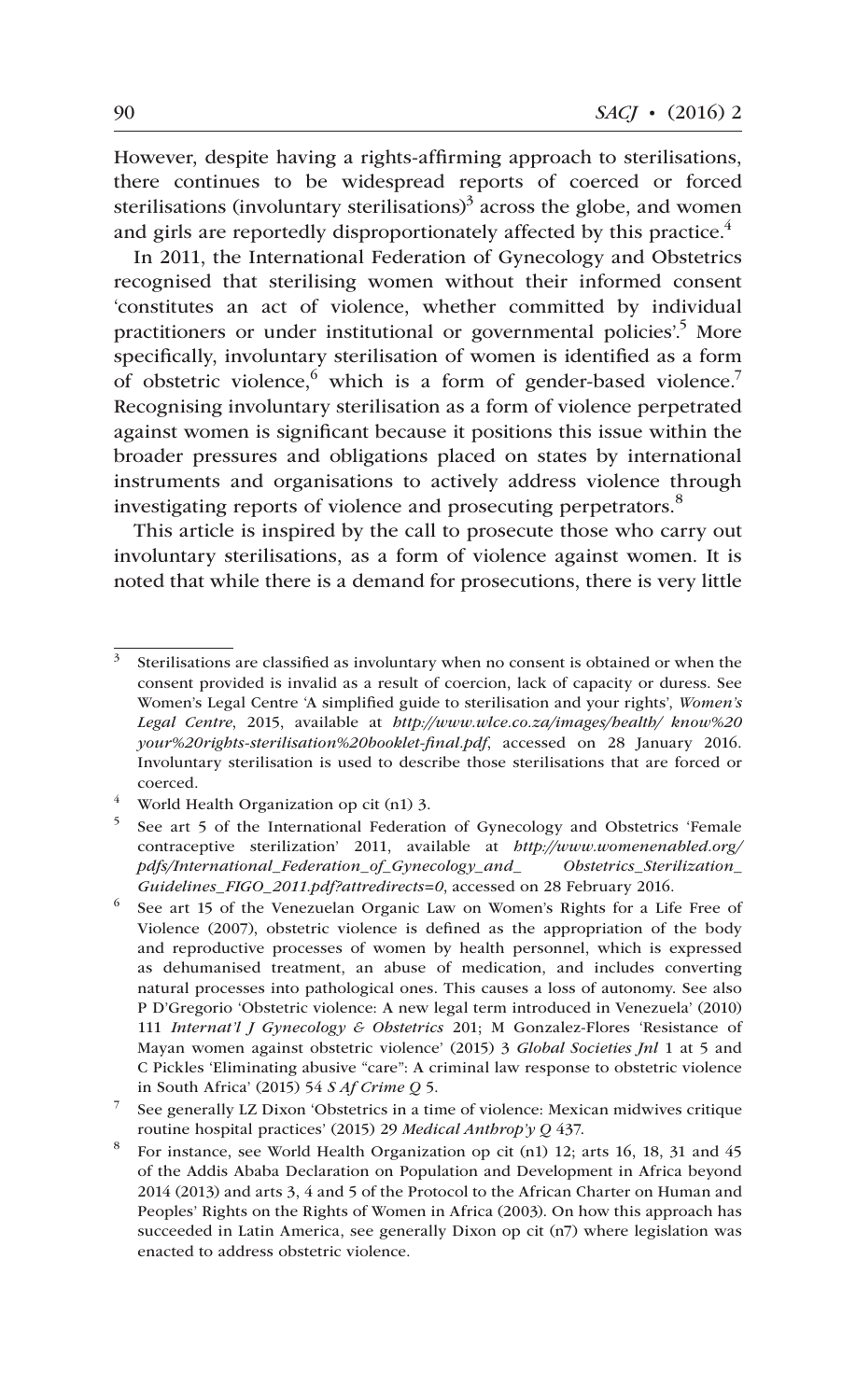discussion about what crime or crimes perpetrators should or could be prosecuted for. This is an important consideration because research demonstrates that criminal prosecutions for involuntary sterilisations tend to fail, $9$  and the primary mode of recourse for women is civil action. $10$ 

This article seeks to fill this gap but from a South African perspective, particularly in the light of recent reports of the alleged involuntary sterilisation of women living with human immunodeficiency virus  $(HIV)$  in South Africa.<sup>11</sup> Ultimately, the article aims to contribute to the broader discourse against involuntary sterilisations; it identifies relevant crimes and demonstrates *how* these crimes can be applied to this context.<sup>12</sup> Emphasising the role of the criminal law draws attention to the fact that an involuntary sterilisation is not only a personal harm, but a public harm too, and it highlights obligations placed on the state to act. $13$ 

The article starts by considering women's lived experiences of involuntary sterilisations in South Africa and contemporary legal responses thereto, and it emphasises the insufficiency of those responses. It then identifies s 9, read together with ss 2 and 4, of the Sterilisation Act 44 of 1998 and the common-law crime of assault as the relevant crimes applicable to involuntary sterilisations. From there, the article explores how these crimes can be applied within the reproductive health care setting and in relation to consent requirements. The article reveals that consent-acquiring practices in reproductive health care is complicated because of the involvement of numerous role players, but that criminal liability can be established nonetheless.

 $\overline{9}$  M Kopalová 'Coercive sterilisation in Czech Republic: Civil and criminal law aspects' (2006) 11 *Roma Rights Qy* 27 and G Albert 'Forced sterilization and Romani women's resistance in central Europe' (2011) 71 *Different Takes* 1.

<sup>10</sup> Personal communication with Ann Strode, 11 January 2016; *Isaacs v Pandie*  [2012] ZAWCHC 47; *Pandie v Isaacs* (A135/2013, 1221/2007), [2013] ZAWCHC 123 (4 September 2013); *Government of the Republic of Namibia v LM* (SA 49/2012), [2014] NASC 19; P Nair 'Litigating against forced sterilization of HIV-positive women: Recent developments in Chile and Namibia' (2010) 23 *Harv J* 223; Albert op cit (n9); and C Zampas and A Lamacková 'Forced and coerced sterilization of women in Europe' (2011) 114 *Internat'l J Gynecology & Obstetrics* 163.

<sup>&</sup>lt;sup>11</sup> See A Strode, S Mthembu and Z Essack "She made up a choice for me": 22 HIVpositive women's experiences of involuntary sterilization in two South African provinces' (2012) 20(39) *Reproductive Health Matters* at 61 and South African National AIDS Council 'The People living with HIV stigma index, South Africa: Summary report', *South African National AIDS Council*, 2015, available at *file:///C:/ Users/User/ Downloads/Abridged%20Stigma%20Index%20Report.pdf*, accessed on 28 January 2016.

<sup>&</sup>lt;sup>12</sup> Some of the arguments presented herein may support the introduction of prosecutorial guidelines; however, prosecutorial guidelines and the content thereof fall beyond the aims of this article and will not be considered.

<sup>13</sup> See section 2 of the article below.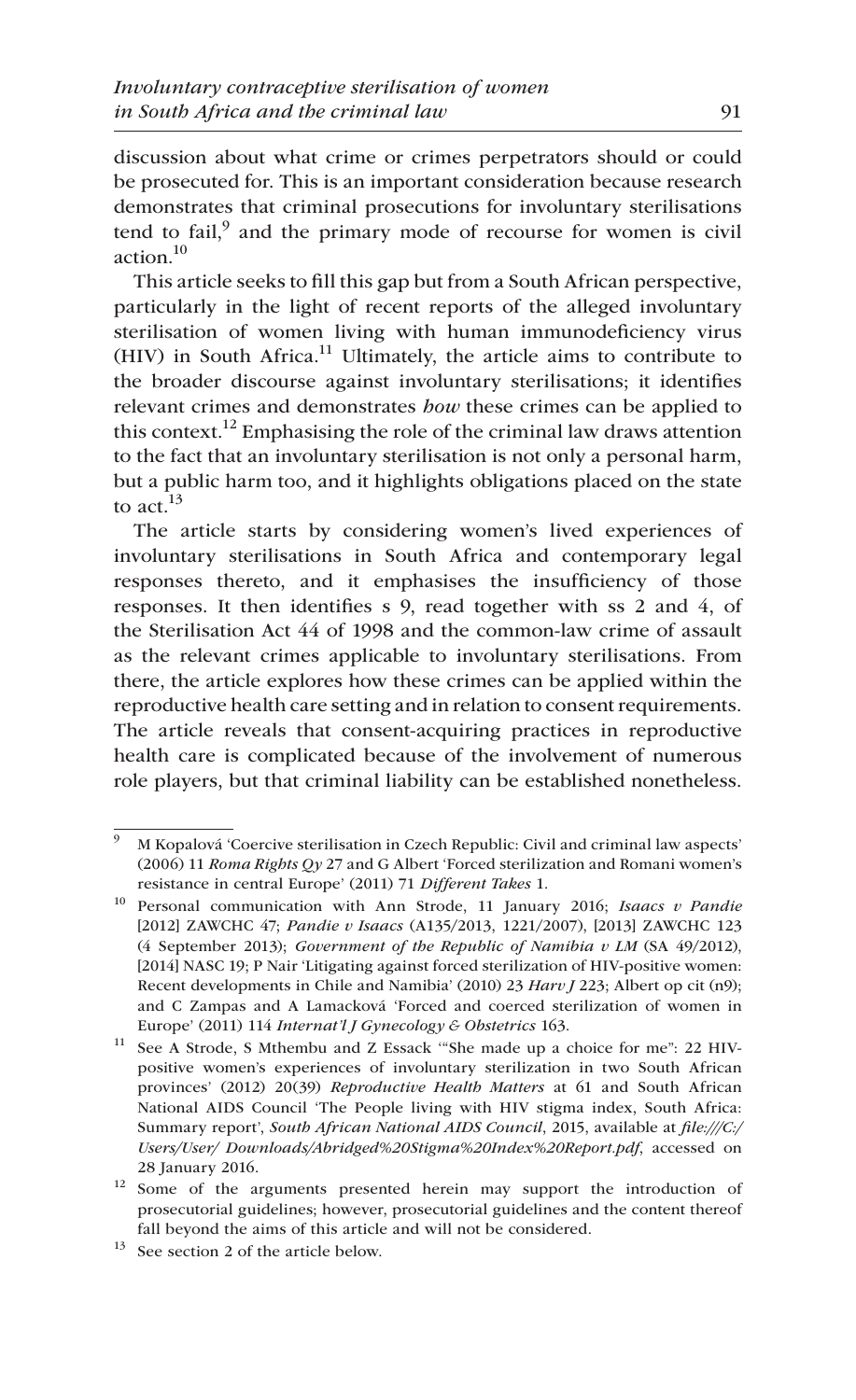Three issues are explored (as derived from those reported experiences of involuntary sterilisations), namely, refusal to consent, the value of a signed consent form and whether even subtle coercion is sufficient to render consent invalid. To date, these issues have not been fully scrutinised and it is hoped that these findings are useful to further the issue, or even encourage criminal prosecutions.

## **2 Involuntary sterilisations in South Africa and current legal responses**

In South Africa, the Sterilisation Act 44 of 1998 regulates sterilisations. According to s 1 'sterilisation' means 'a surgical procedure performed for the purpose of making the person on whom it is performed incapable of procreation, but does not include the removal of any gonad'. The Act provides that a person may not be sterilised without his or her informed, voluntary and written consent and it recognises the right of a patient to withdraw consent at any time before commencement of the sterilisation procedure.<sup>14</sup> This legislative framework protects and promotes patient autonomy and the rights to bodily and psychological integrity, including the right to make reproductive decisions, and to security and control over one's body.<sup>15</sup> It also safeguards the right to dignity<sup>16</sup> to the extent that the Act ensures that sterilisation decisions are made in an environment of accountability and respect.<sup>17</sup>

Despite this established framework, there are allegations of involuntary sterilisations throughout South Africa.<sup>18</sup> In 2012, Strode, Mthembu and Essack published an explorative study that identified 22 women living with HIV who were involuntarily sterilised in Gauteng and KwaZulu-Natal.<sup>19</sup> In March 2015, women's advocacy organisations lodged a complaint at the Commission for Gender Equality concerning the involuntary sterilisation of 48 HIV-positive women in Gauteng and KwaZulu-Natal during  $1986-2014$ <sup>20</sup> Later that same year, the South African National AIDS Council released a study conducted to measure the levels of stigma and discrimination experienced by people living

 $\frac{14}{14}$  See ss 2 and 4 of the Sterilisation Act 44 of 1998.

Section 12 of the Constitution of the Republic of South Africa, 1996.

<sup>&</sup>lt;sup>16</sup> Section 10 of the Constitution of the Republic of South Africa, 1996.

<sup>&</sup>lt;sup>17</sup> Preamble to the Sterilisation Act 44 of 1998.

<sup>&</sup>lt;sup>18</sup> See Strode, Mthembu and Essack op cit (n11) 61 and South African National AIDS Council op cit (n11).

 $19$  Op cit (n11). The study documents their lived experiences of involuntary sterilisations and juxtaposes these experiences against the requirements of the Sterilisation Act 44 of 1998 and broader constitutional principles.

<sup>20</sup> J Koka '"Forced" sterilisation of HIV positive women violates rights', *Mail & Guardian*, 19 March 2015, available at *http://mg.co.za/article/2015-03-19-forcedsterilisation-of-hiv-women-violates-rights*, accessed on 28 January 2016.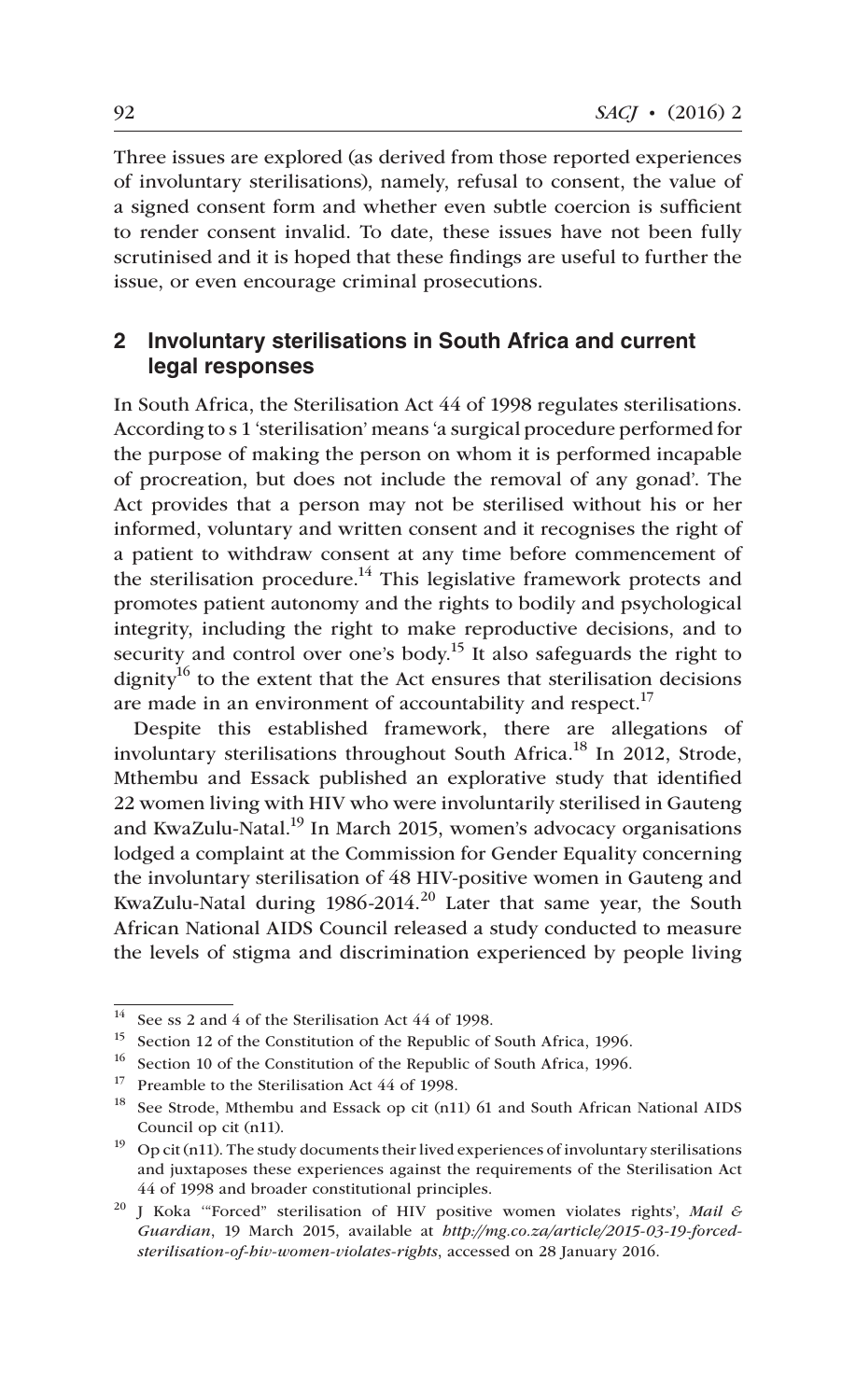with HIV in South Africa.<sup>21</sup> The council interviewed 10  $473$  people living with HIV and found that 7% (roughly 733) of interviewees were forcibly sterilised throughout South Africa.<sup>22</sup> Many more people may be sterilised but are unaware of their reproductive capacity because of the devious approach adopted by some health care providers (doctors and nurses), rendering these figures a mere glimpse into a larger problem of human rights violations.

Involuntary sterilisations were found to take place when women were in the process of accessing other forms of reproductive health care services such as termination of pregnancy services and hospital births.<sup>23</sup> In some instances women signed consent forms without knowing what they were signing or without any explanation, and in other instances, women signed consent forms under duress.<sup>24</sup> The women were found to be under duress because they signed consent forms when they were already in the throes of labour, on their way to the operating theatre for purposes of performing a caesarean-section delivery, or were refused obstetric care or access to other services unless they signed a sterilisation consent form.<sup>25</sup> At times, women were provided with false information about the benefits of sterilisation or they were not informed of alternative contraceptive options, and in some instances the consequences, risks and nature of the procedure (reversible or irreversible) were not explained.<sup>26</sup> Strode, Mthembu and Essack also found that none of the women were informed that they had the right to refuse to be sterilised. $27$ 

These experiences indicate that while patients had signed consent forms, the consent was not voluntary and/or informed, thus rendering the sterilisations involuntary and unlawful. All the women who participated in Strode, Mthembu and Essack's study were provided with legal advice.<sup>28</sup> According to Strode, one matter was settled out of court, two matters are before the high court and legal representatives

Op cit (n11) 20.

 $22$  The report does not indicate how it defines forced sterilisations nor how many interviewees were male or female. Media coverage of the study reported that an estimated 489 of those sterilised were women. See J Matroos 'WC to investigate forced sterilisations' *SA Breaking News*, 11 June 2015, available at *http://www. sabreakingnews.co.za/ 2015/06/11/wc-to-investigate-forced-sterilisations/*, accessed on 28 January 2016.

<sup>23</sup> Strode, Mthembu and Essack op cit (n11) 6; *Isaacs v Pandie* supra (n10); and *Pandie v Isaacs* supra (n10).

 $^{24}$  Strode, Mthembu and Essack op cit (n11) 65-66.

<sup>&</sup>lt;sup>25</sup> Strode, Mthembu and Essack op cit (n11) 65.

 $26$  Strode, Mthembu and Essack op cit (n11) 63-64.

 $27$  Ibid.

 $28$  Z Essack and A Strode "I feel like half a woman all the time": The impacts of coerced and forced sterilisations on HIV-positive women in South Africa' (2012) 26 *Agenda* 24 at 27.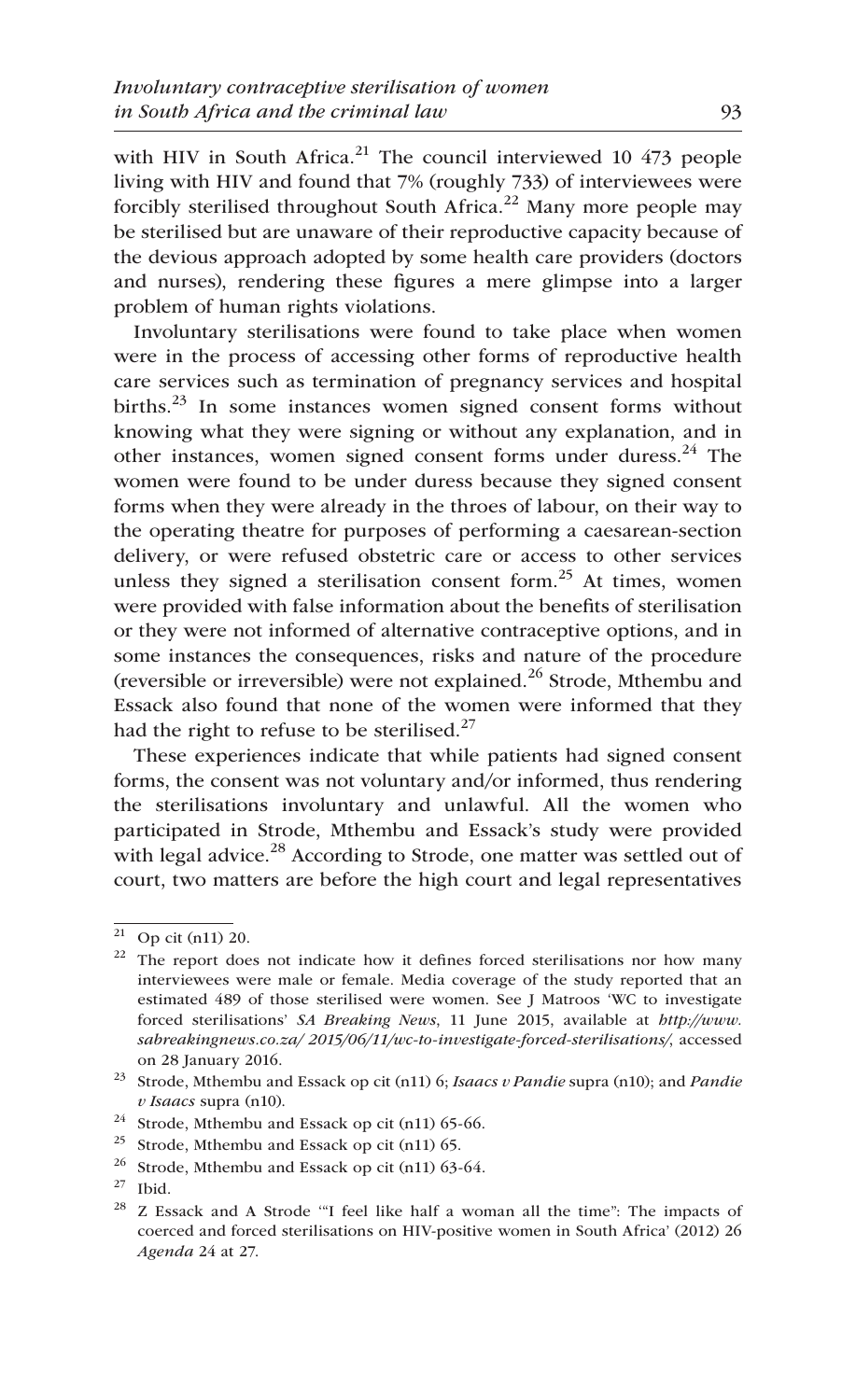have lodged a complaint with the Commission for Gender Equality for all those cases that have prescribed. $^{29}$  There were no criminal charges laid.

It is noticeable that the primary method of recourse for involuntary sterilisation concerns public activism and/or civil litigation.<sup>30</sup> There is very little research available about the possible crimes being committed when women are involuntarily sterilised. Where criminal prosecution is initiated in other jurisdictions, it tends to be reported as unsuccessful and no information is provided explaining what crimes were committed by whom or why criminal prosecution was unsuccessful.<sup>31</sup>

The role of the criminal law must be properly considered for a number of reasons. Involuntary sterilisations can be viewed as a form of public harm because performing medical procedures on a certain group within society without consent is physically invasive and a grave violation of the right to bodily and psychological integrity,  $3^2$  and deserves punishment.<sup>33</sup> The state is obligated to promote, protect and fulfil the rights in the Bill of Rights.<sup>34</sup> Thus, the state and its organs are first in line regarding the duty to act in cases of human rights violations. Furthermore, recognising involuntary sterilisations as a form of obstetric violence (a gender-based violence) situates this issue

<sup>29</sup> Personal communication with Ann Strode, 11 January 2016.

<sup>30</sup> Ibid; *Isaacs v Pandie* supra (n10); *Pandie v Isaacs* supra (n10); *Government of the Republic of Namibia v LM* supra (n10); Nair op cit (n10); and Albert op cit (n9).

<sup>31</sup> Centre for Reproductive Rights 'Litigation briefing series: FS v Chile', *Centre for Reproductive Rights*, December 2010, available at *http:*//*www.reproductiverights. org/sites/crr.civicactions.net/files/flash/Toolkit%20-%20FS%20v.%20Chile%20 (Dec.%202010).PDF*, accessed on 28 January 2016 and Nair op cit (n10) 2. However, in the Czech Republic, criminal prosecution did not take place because 'a crime had not occurred'. See Kopalová op cit (n9) 28. This emphasises the importance of clarifying how to apply the criminal law.

<sup>32</sup> This right is protected in terms of s 12(2)(*a*) and (*b*) of the Constitution of the Republic of South Africa, 1996.

<sup>33</sup> According to A Ashworth and J Haorder *Principles of Criminal Law* 7ed (2013) 28-29, the harm principle assists with determining reasons for and against criminalising certain conduct which results in a harm. While the definition of 'harm' is debatable, the harm principle supports the notion that the state should criminalise conduct that causes or creates the risk of harm to others. A harm become a public harm when the conduct, in addition to harming the individual victim, harms or concerns the community as a whole. A public harm is viewed as a 'social and moral wrong that the community should regard as a wrong that ought to be prosecuted through public channels of prosecution and trial' (at 30). For more on the harm principle see J Herring *Great Debates in Criminal Law* 3ed (2015) 8-12. The arguments presented here are not being used to justify the criminalisation of involuntary sterilisations since this has already taken place, see section 3 of the article below. Instead, these arguments serve to justify the demand for increased state action in relation to involuntary sterilisations.

 $34$  See s 7(1) of the Constitution of the Republic of South Africa, 1996.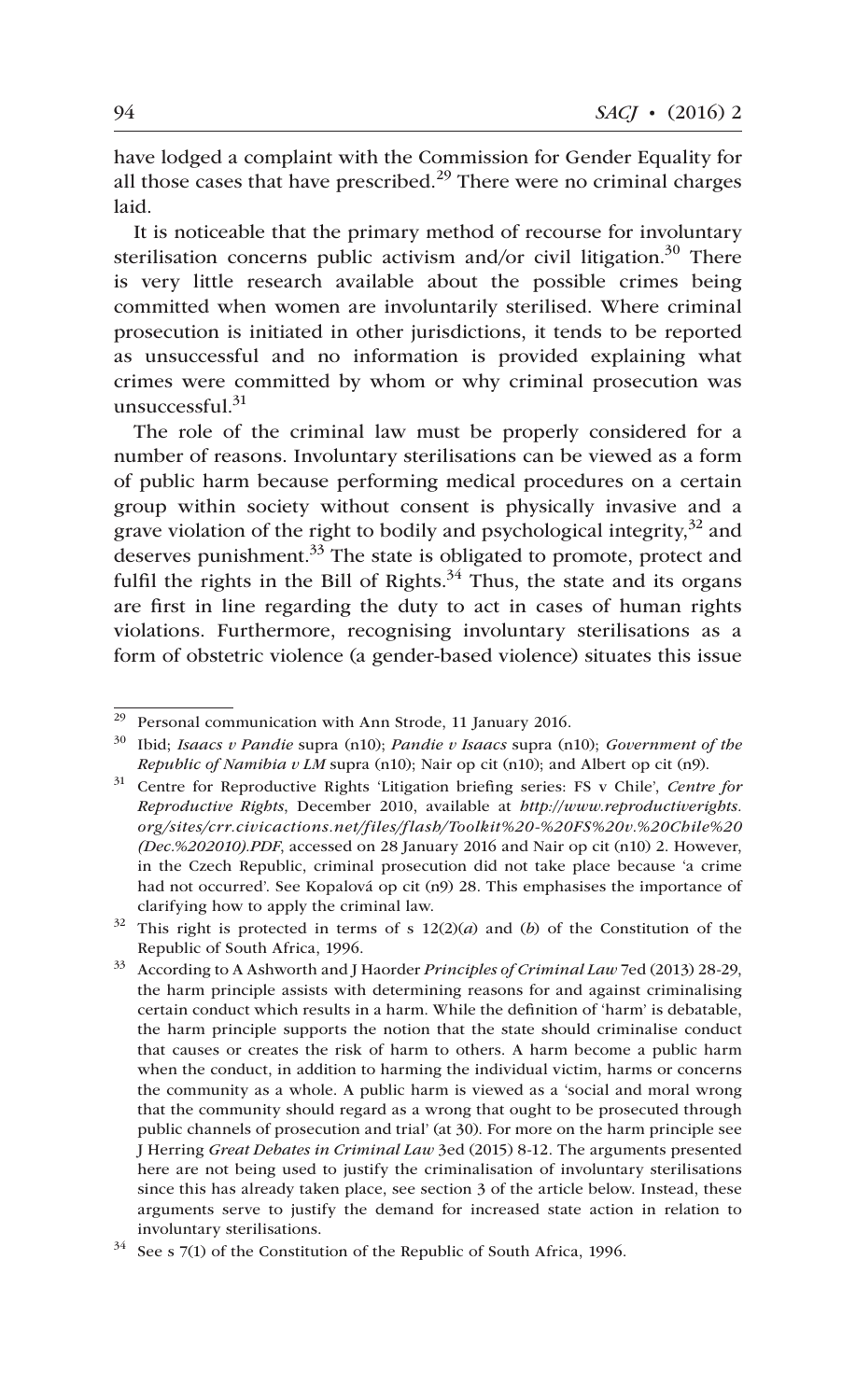within the broader discussions about violence against women, an issue that the state is obligated to recognise and actively seek to address. Multiple international instruments are increasingly recognising that violence against women must be investigated and perpetrators prosecuted, amongst other required actions. <sup>35</sup>

Civil society has limited means and where it carries the burden of seeking redress, access to justice will be available to only a select few.<sup>36</sup> In the case of criminal prosecution, the state bears the cost of litigation and criminal prosecutions are not hampered by civil law's short prescription periods.<sup>37</sup> Further, civil actions, in the form of delictual claims, have limited reach. It is true that there are actions that can constitute both a crime and a delict, and involuntary sterilisations may be one of them, $38$  but there are significant differences between the two. Aside from different burdens of proof, procedural aspects and sanctions, the most glaring difference is the fact that under delict, a finding of wrongdoing does not speak to a violation of broader public interests *per se*. Instead, it speaks to the violation of one individual's interests.<sup>39</sup> Remedying the violation of individual private interests does little for systematic and systemic human rights violations,  $40^\circ$  as is seen to occur in the context of involuntary sterilisations.

Consideration of the role of criminal law not only demonstrates the obligation of the state to act in cases of involuntary sterilisations but also forces one to question how criminal-law principles apply to the instances, which is something yet to be done in a South African context.

## **3 Crimes relevant to involuntary sterilisation**

Both the common and statutory law offer women avenues for criminal prosecution in cases where they were involuntarily sterilised. The common-law crime of assault is available to women who were sterilised prior to the enactment of the Sterilisation Act 44 of 1998, provided that the crime has not prescribed in terms of s 18 of the Criminal

<sup>&</sup>lt;sup>35</sup> For instance, see the 'Addis Ababa Declaration on Population and Development in Africa beyond 2014' (2013); the 'Protocol to the African Charter on Human and Peoples' Rights on the Rights of Women in Africa' (2003); 'International Conference on Population and Development' (1994); 'Declaration on the Elimination of Violence Against Women' (1993); and 'Convention on the Elimination of all Forms of Discrimination against Women' (1979) together with 'General Recommendations' 12 and 19.

<sup>36</sup> For instance, see Gonzalez-Flores op cit (n6) 8.

<sup>37</sup> See s 18 of the Criminal Procedure Act 51 of 1977.

<sup>38</sup> See *Christian Lawyers Association v Minister of Health* 2005 (1) SA 509 (T) at 515D.

<sup>39</sup> CR Snyman *Criminal Law* 5ed (2008) 5.

<sup>40</sup> J Burchell *Principles of Criminal Law* 4ed (2013) 204.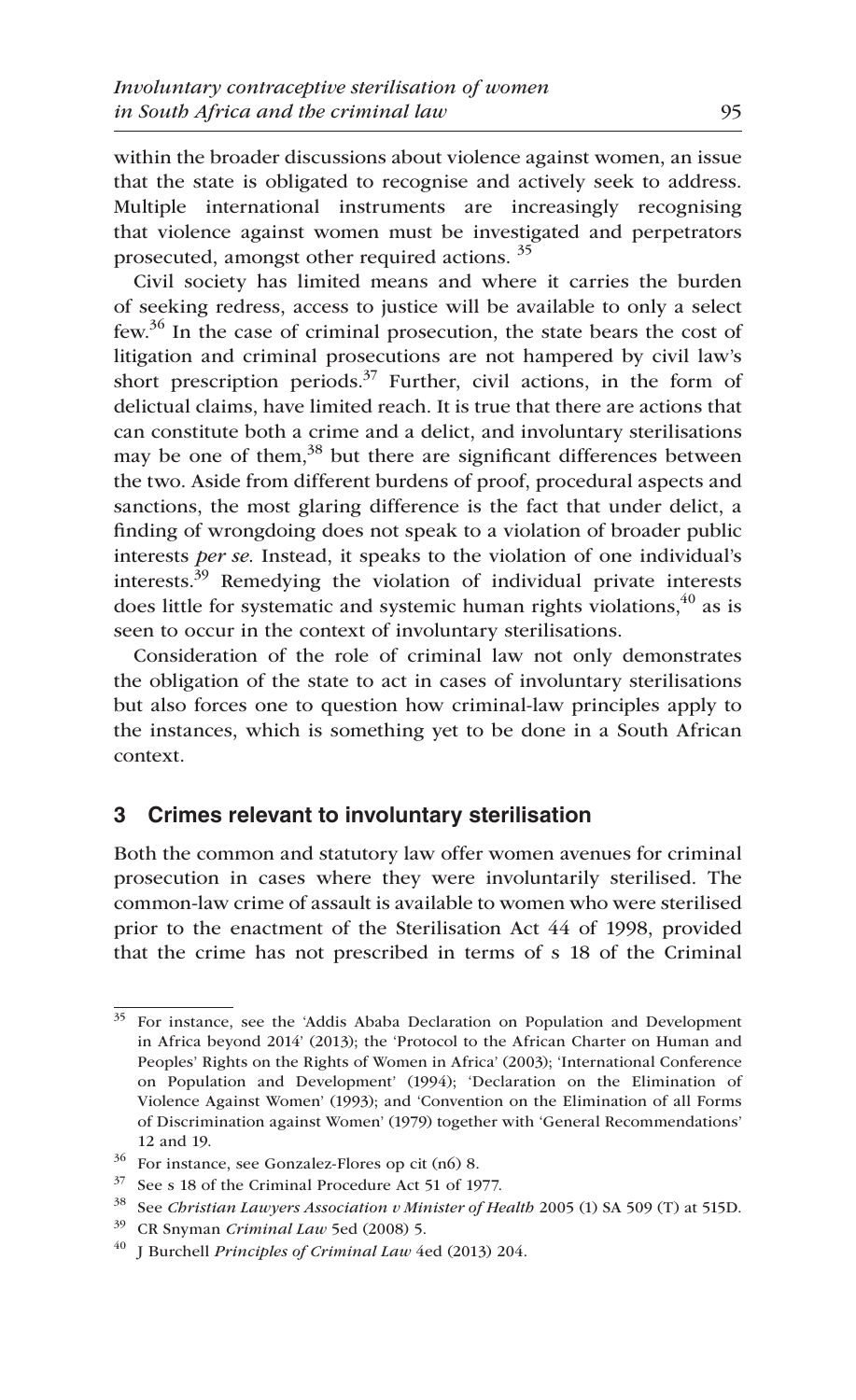Procedure Act 51 of 1977. For those women who were sterilised after the enactment of the Sterilisation Act 44 of 1998, s 9 together with ss 2 and 4, and the common-law crime of assault are available, subject to the limitations of ss 18 and 336 of the Criminal Procedure Act 51 of 1977.<sup>41</sup> These two crimes will now be considered.

From a statutory perspective, s 9 of the Sterilisation Act 44 of 1998 provides that '[a]ny person who contravenes or fails to comply with the provisions of this Act is guilty of an offence and liable on conviction to a fine or imprisonment for a period not exceeding five years'. Since involuntary sterilisation hinges on the allegation that consent is lacking, ss 2 and 4 are applicable. Section 2(2) provides that a person cannot be sterilised without his or her consent, provided he or she has the capacity to consent. Aside from capacity, s 4(*a*) specifically requires that consent must be informed, in so far as the procedure, its nature (reversible or irreversible), consequences and risks are clearly and adequately explained. Further, s 4(*b*) and (*c*) provides that a consent form must be signed and reaffirms a patient's right to withdraw consent at any time before commencement of the sterilisation procedure. Reading these provisions together, it is clear the Sterilisation Act 44 of 1998 is well equipped to address the issues of involuntary sterilisation in South Africa.

It is interesting to note that the wording of s 9 of the Sterilisation Act 44 of 1998 is not explicit in respect of which form of fault (intention or negligence) is required. However, there are presumptions that some degree of fault is required when interpreting statutory offences, and that the required form of fault is intention, unless there are express indications in the statute's language, context, scope or object that indicates to the contrary.<sup>42</sup> According to Fannin J in *S v Naidoo*,<sup>43</sup> words such as 'negligently', 'without due care' or words that may resemble these terms may point to the intention of the legislature to broaden the scope of criminal liability to negligent conduct. Further, when determining whether negligence will suffice, *S v Naidoo*<sup>44</sup> provides that 'to regard *culpa* as sufficient for criminal liability in

 $41$  Section 336 of the Criminal Procedure Act 51 of 1977 provides that: 'Where an act or omission … is an offence against a statutory provision and the common law, the person guilty of such act or omission shall, unless the contrary intention appears, be liable to be prosecuted and punished … under the statutory provision or the common law, but shall not be liable to more than one punishment for the act or omission constituting the offence.'

 $42$  Burchell op cit (n40) 388-390; G Kemp, S Walker, R Palmer, D Baqwa, C Gevers, B Leslie and A Steynberg *Criminal Law in South Africa* (2012) 233-239; *S v Arenstein* 1964 (1) SA 361 (A); *S v Naidoo* 1974 (4) SA 574 (N); and *S v Van Zyl* 2000 (1) SACR 259 (C).

 $43$  Supra (n42) at 575H-576A.

 $44$  Supra (n42) at 596C-D.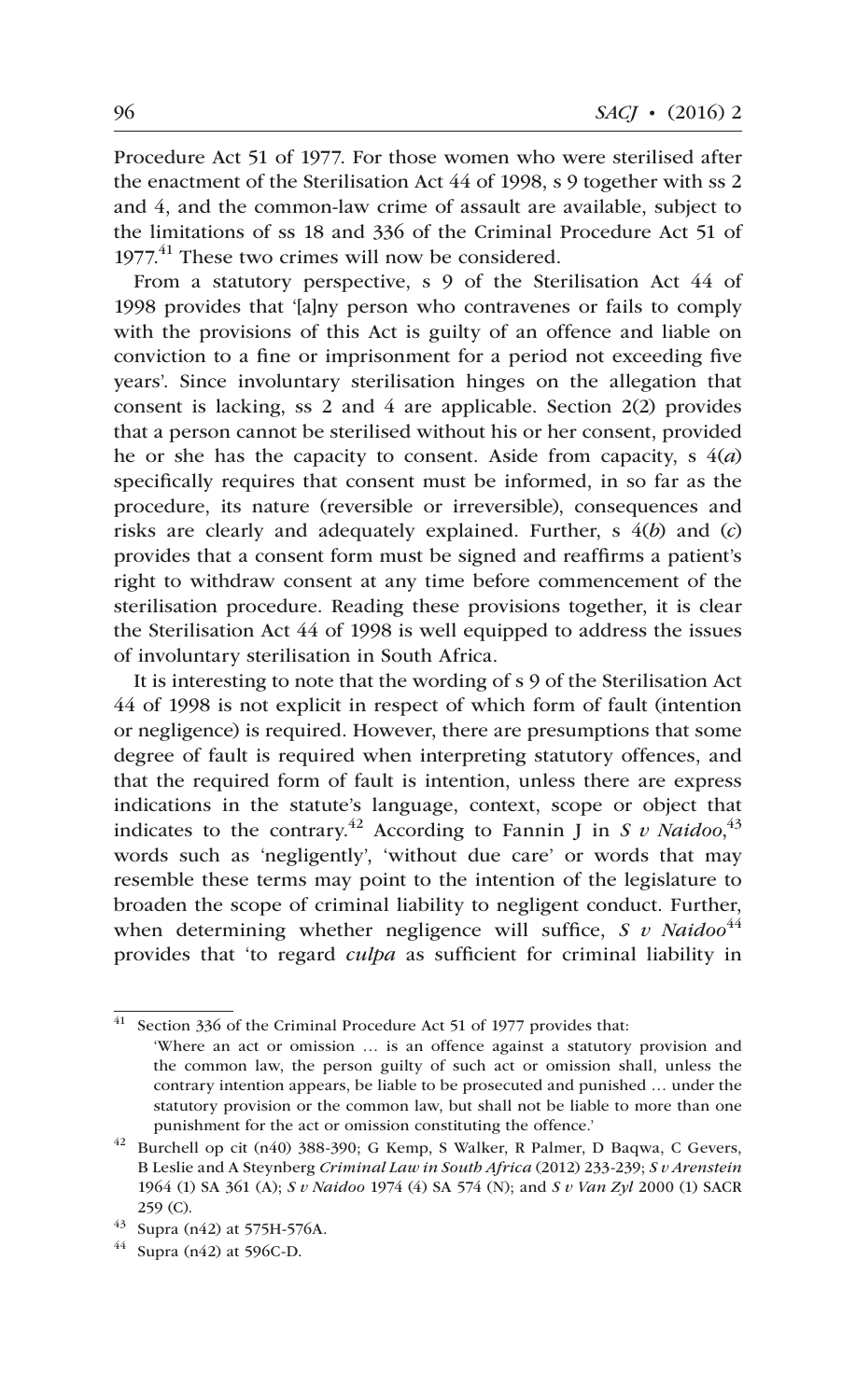statutory offences, involves an extension of criminal liability and an infringement of the fundamental rule of our law that criminal statutes should be benevolently construed in favour of individual freedom'.

A reading of the Sterilisation Act 44 of 1998, in the light of guidance emanating from case law and academic commentary, suggests that s 9 requires a measure of fault, especially given the use of 'fails to comply' in s  $9<sup>45</sup>$  Also, that intention is the required degree of fault because there is no express indication that the legislature intended to broaden liability to include negligent non-compliance with the provisions of the Act.

A conviction under the Sterilisation Act 44 of 1998 can be avoided where the health care provider demonstrates that the consent provisions of the Act were complied with. He or she must demonstrate that consent was informed, freely and voluntarily provided by a competent patient, who also signed the required consent form. More on the issues of consent will be considered below.<sup>46</sup>

The additional crime of assault is also applicable to involuntary sterilisations. This common-law crime may be applicable to those involuntary sterilisations performed prior to the enactment of the Sterilisation Act 44 of 1998. It may also be applicable to involuntary sterilisations performed after the enactment of the Sterilisation Act 44 of 1998. Thus, a perpetrator may be charged with contravening the Sterilisation Act 44 of 1998 and assault, but may not be punished for both crimes. $47$  However, it may be beneficial for the prosecutor to pursue a conviction under the Sterilisation Act 44 of 1998 because s 9 offers a longer period of imprisonment compared to that available for assault. $48$ 

Assault is defined as the unlawful and intentional application of force to the person of another or inspiring a belief that force will be immediately applied. $49$  Any conduct applied to the person of another will constitute assault if it intentionally causes an impairment of a person's bodily integrity.<sup>50</sup> The common-law crime of assault does not have to result in actual harm; even a touch will suffice if that touch impairs the victim's bodily integrity.<sup>51</sup> Consequently, assault covers a

<sup>45</sup> See *S v Arenstein* supra (n42) at 365E.

<sup>46</sup> See section 4 of the article below.

 $47$  See ss 18 and 336 of the Criminal Procedure Act 51 of 1977. See also PM Bekker, T Geldenhuys, JJ Joubert, JP Swanepoel, SS Terblanche and SE van der Merwe *Criminal Procedure Handbook* 8ed (2007) 188.

 $^{48}\,$  Perusal of case law indicates that a conviction for common assault may not result in such a lengthy sentence.

<sup>&</sup>lt;sup>49</sup> Snyman op cit (n39) 455; Burchell op cit (n40) 577; and Kemp et al op cit (n42) 279.

 $50$  Snyman op cit (n39) 460 and Burchell op cit (n40) 582.

<sup>51</sup> Snyman op cit (n39) 457 and Burchell op cit (n40) 582.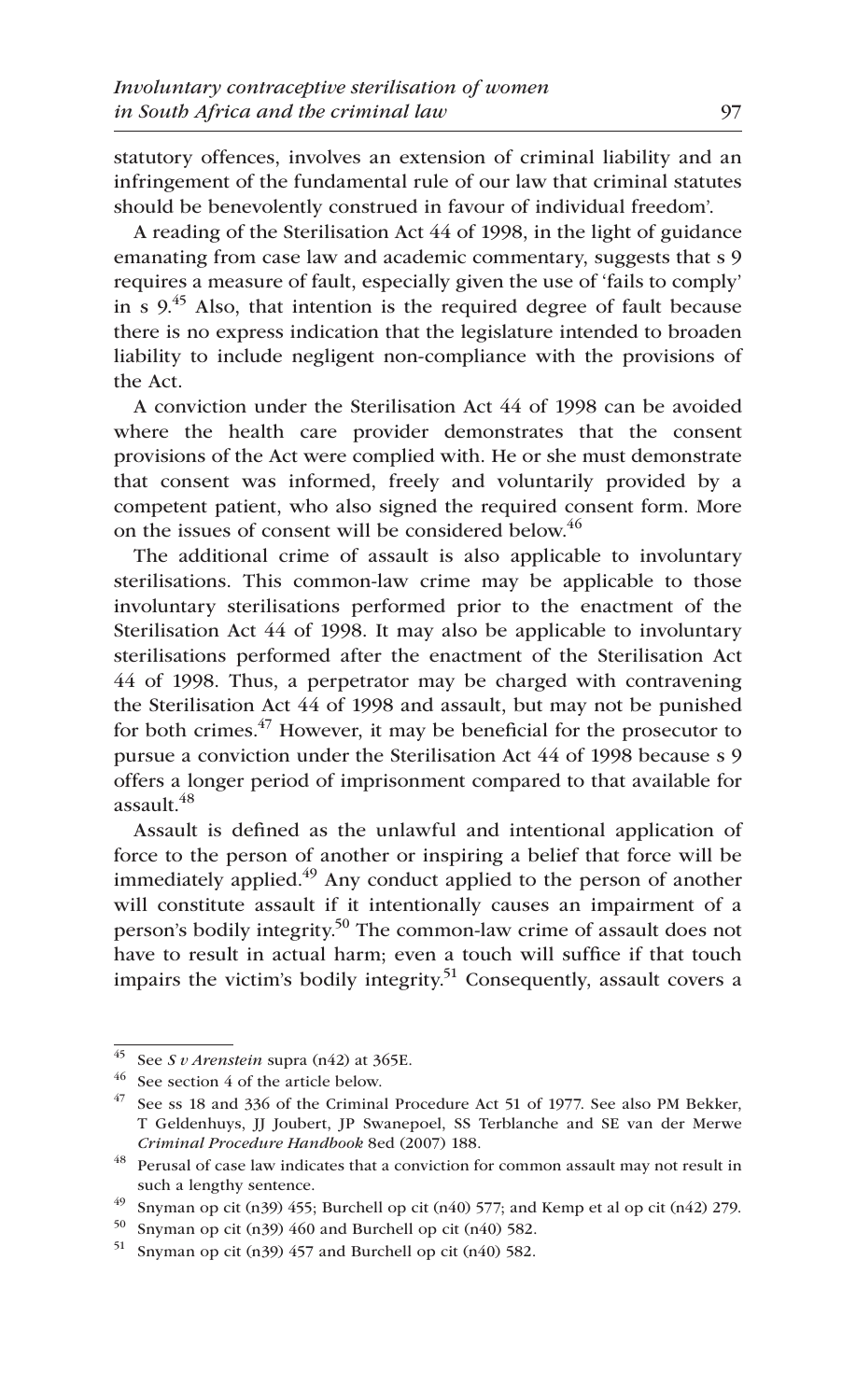wide range of conduct which does not necessarily have to be 'violent' in nature.<sup>52</sup> Assault can be committed through another,<sup>53</sup> or by an omission in the case where someone is under a legal duty to act and fails to do so. $54$ 

If the application of force can be justified, unlawfulness of the conduct is negated.<sup>55</sup> While there are many defences available,<sup>56</sup> the defence of consent is relevant to the context of sterilisation.<sup>57</sup> An assault will be lawful where the victim has consented to the harm.<sup>58</sup> However, there are limits to the defence of consent; these limits include:<sup>59</sup> the law must recognise consent as a possible defence, consent should be given voluntarily and be free from coercion, the person should provide informed consent and the person should have the capacity to consent.

Given that any intentional interference with the body of another without their consent constitutes the crime of assault, it can be concluded that sterilisation without consent can amount to an assault. A number of academics in the areas of South African criminal and medical law support the notion that medical treatment without consent constitutes assault.<sup>60</sup> However, it is interesting to note that there are no reported criminal-law cases which directly apply principles relevant to common-law assault to medical treatment without informed consent.<sup>61</sup> The case law that most academics use to support the conclusion that

<sup>52</sup> Snyman op cit (n39) 456; Burchell op cit (n40) 582; and P Carstens and D Pearmain *Foundational Principles of South African Medical Law* (2007) 502.

<sup>53</sup> *S v A* 1993 (1) SACR 600 (A) 602.

<sup>54</sup> *S v B* 1994 (2) SACR 237 (E) 239 and Kemp et al op cit (n42) 281.

<sup>55</sup> Snyman op cit (n39) 95 and Burchell op cit (n40) 205.

<sup>56</sup> See Snyman op cit (n39) 95-148 for a discussion of some of the possible grounds of justification.

<sup>57</sup> Given the fact that a sterilisation procedure will never constitute an emergency medical procedure, the defence of necessity will not be considered. See World Health Organization op cit (n1) 14, which provides that a sterilisation is not a matter of medical emergency because the procedure aims to prevent future pregnancies. Consequently, there is sufficient time to consult with a patient and obtain informed consent.

 $^{58}\,$  This is determined with reference to public policy and the community's perception of justice; see Snyman op cit (n39) 125 and Kemp et al op cit (n42) 114.

<sup>59</sup> Snyman op cit (n39) 124-128 and Burchell op cit (n40) 205.

<sup>60</sup> FFW van Oosten *The Doctrine of Informed Consent* LLD (University of South Africa) (1989) 51; LC Coetzee and P Carstens 'Medical malpractice and compensation in South Africa' (2011) 86 *Chicago-Kent LR* 1263 at 1290; Kemp et al op cit (n42) 115; Burchell op cit (n40) 207 and 582; D McQuoid-Mason and M Daada *A-Z of Medical Law* (2011) 30 and Snyman op cit (n39) 129.

<sup>61</sup> In *S v Sikunyana* 1961 (3) SA 549 (E) at 551H, the court recognised that a 'medical practitioner who performs a dangerous operation with his patient's consent incurs no criminal responsibility if just cause for the operation exists, for the law does not regard his conduct as improper'. This is considered *obiter* because the facts before the court did not concern medical treatment without consent. The facts concerned the assault of a young woman with the aim to expel evil spirits.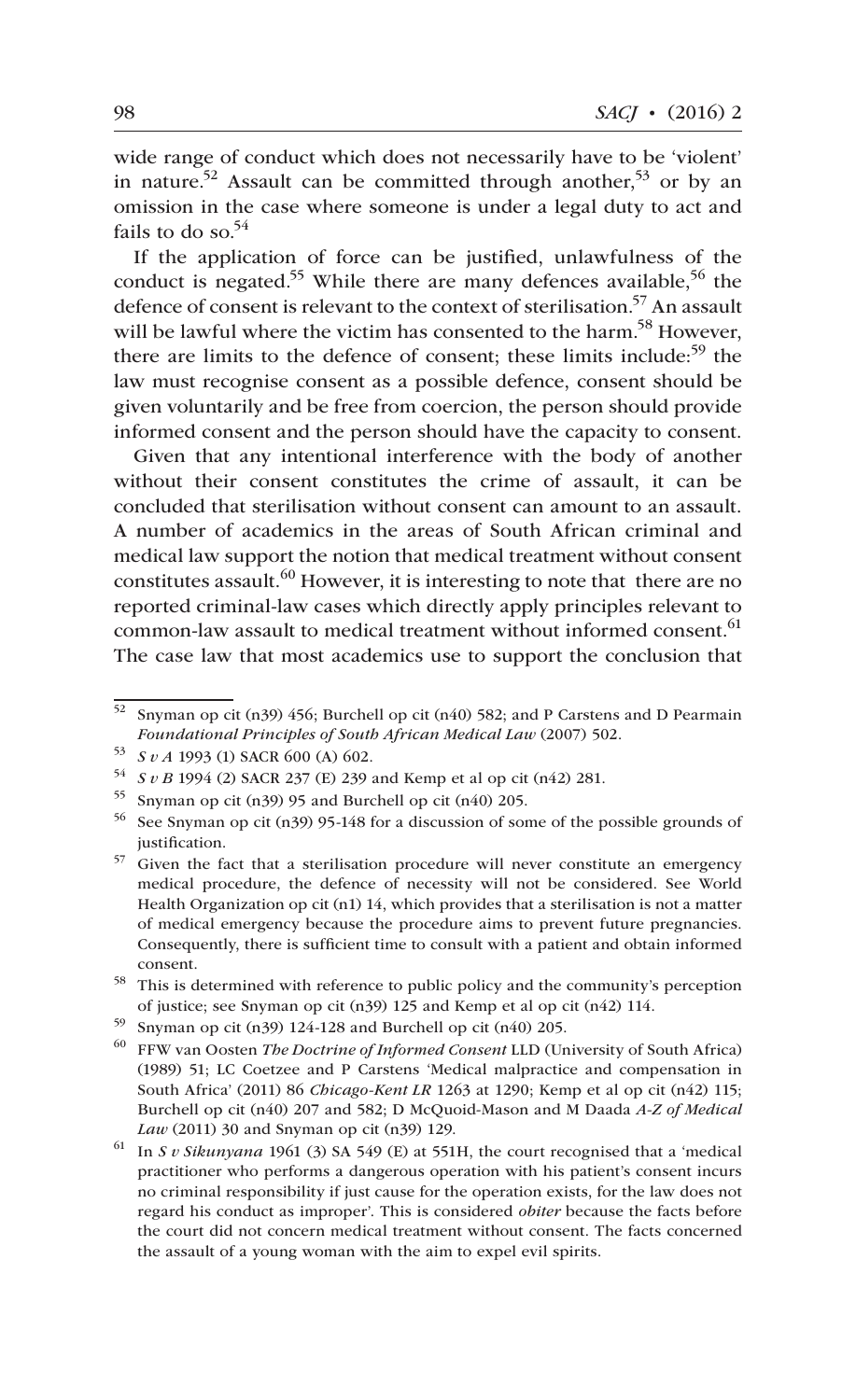treatment without consent constitutes the crime of assault originates from mainly civil-law actions for damages in the context of medical treatment without informed consent. $62$  Though helpful, this case law may not necessarily suffice as adequate authority in a criminal-law context.63

This is not to say that medical treatment without consent cannot constitute criminal assault. Theoretically it clearly can, provided that the definitional requirements for assault have been met. However, citing case law relevant to delict hampers a detailed probe of criminal-law principles and their applicability to the complex area of involuntary medical treatment of competent individuals and involuntary sterilisation more specifically.

Demonstrating that certain criminal-law provisions are relevant to involuntary sterilisation is not enough. This article will go further. It will demonstrate that the reproductive health care environment is a complex maze of relationships and this impacts on consent-acquiring practices and the application of criminal-law principles. Further, it explores how existing case law and criminal-law principles can be used to secure criminal liability for involuntary sterilisation within the different relationships.

<sup>62</sup> The following cases are cited as authority by the various authors: *Lampert v Hefer* 1955 (2) SA 507 (A); *Esterhuizen v Administrator, Transvaal* 1957 (3) SA 710 (T); *Castell v De Greef* 1994 (4) SA 408 (C); *Broude v McIntosh* 1998 (3) SA 60 (SCA); *Louwrens v Oldwage* 2006 (2) SA 161 (SCA); *Burger v Administrateur, Kaap* 1990 (1) SA 483 (C); *Richter v Estate Hammann* 1976 (3) SA 226 (C); *Stoffberg v Elliott* 1923 CPD 148; and *McDonald v Wroe* [2006] 3 All SA 565 (C). Van Oosten op cit (n60) does not rely on any civil-law cases; he specifically recognises that there are no criminal law cases to support this position but refers to *S v Sikunyana* supra (n61) as indirect authority. Coetzee and Carstens op cit (n60) 1290 also refer to *S v Sikunyana* supra (n61) in addition to *S v Binta* 1993 (2) SACR 553 (C) and *S v Kiti*  1994 (1) SACR 14 (E). However, neither of these judgments are concerned with the assault of a patient but with obstructing the course of justice.

 $^{63}\;$  While the courts have indeed referred to 'assault' in the context of medical treatment without informed consent, it has only been in relation to civil assault. A finding of a civil wrong does not in itself automatically render the same behaviour criminally wrong. More is required, and to date, this has not been explicitly tested in or determined by a criminal court. Going further, the judicial approach of referring to conduct as an assault in a civil context has its own flaws because, at times, the term has been used in relation to negligent conduct and not intentional conduct. See JC van der Walt and JR Midgley *Principles of Delict* 3ed (2005) 111; *Broude v McIntosh* supra (n62) at 67F-68F and *Pandie v Isaacs* supra (n10) at para [34]. Thus, these judgments cannot be cited as authority for establishing the crime of assault which requires intentional conduct.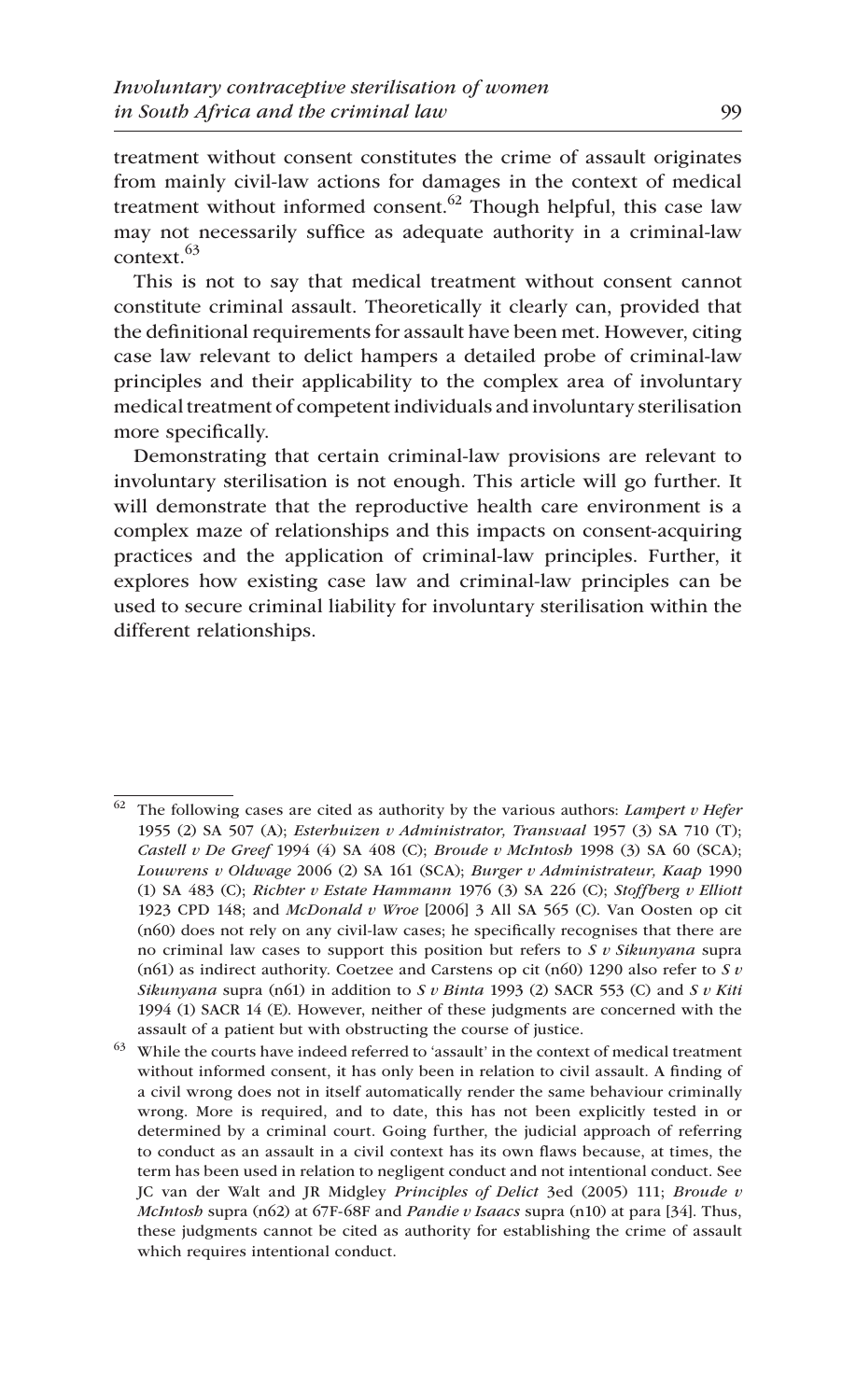#### **4 Complexities of the reproductive health care environment and consent**

At first glance, intentionally performing a sterilisation without a patient's informed consent can constitute the crime of assault and/or be a crime in terms of the Sterilisation Act 44 of 1998. However, there are consent-acquiring issues that arise in the context of sterilisations which complicate the application of these principles to this specific area. To date, these have not been identified or meaningfully explored in relation to sterilisations in the context of criminal law, and this results in a gap in available literature which may hamper successful prosecution of various offences.

Both the common law and s 4 of the Sterilisation Act 44 of 1998 require consent to be voluntary and informed. Section 4 of the Sterilisation Act 44 of 1998 goes further and requires that consent be in writing and there is an obligation to advise a patient that consent can be withdrawn any time before commencement of the procedure. Neither the Act nor the common law explicitly indicate who is responsible for obtaining consent (nurse or doctor), who should ensure consent has been properly obtained, under what circumstances consent can be given (in relation to capacity), or exactly when, during the reproductive health care process, consent should be given. Essentially, it is not clear who should ensure that the patient is fully informed and that medical treatment is properly aligned to the patient's expressed position. There is no explicit recognition of the various relationships implicated in a sterilisation procedure (patient/doctor and patient/ nurse), how the different relationships impact one another, and the associated responsibilities as a result of the existing relationships.

These gaps render the law susceptible to manipulation or flawed application, and both instances increase the vulnerability of women who access reproductive health care services in South Africa. Also, in cases where legal obligations are not met and human rights have been violated, the law may not be relied on because the gaps create uncertainty surrounding the applicability of certain legal principles to particular role players and areas of medical treatment. These are valid concerns especially when one considers the involuntary sterilisation of Ms Isaacs in *Isaacs v Pandie*64 and *Pandie v Isaacs*, 65 and the consentacquiring practices in relation to sterilisation of women living with HIV.

Supra  $(n10)$ .

<sup>65</sup> Supra (n10).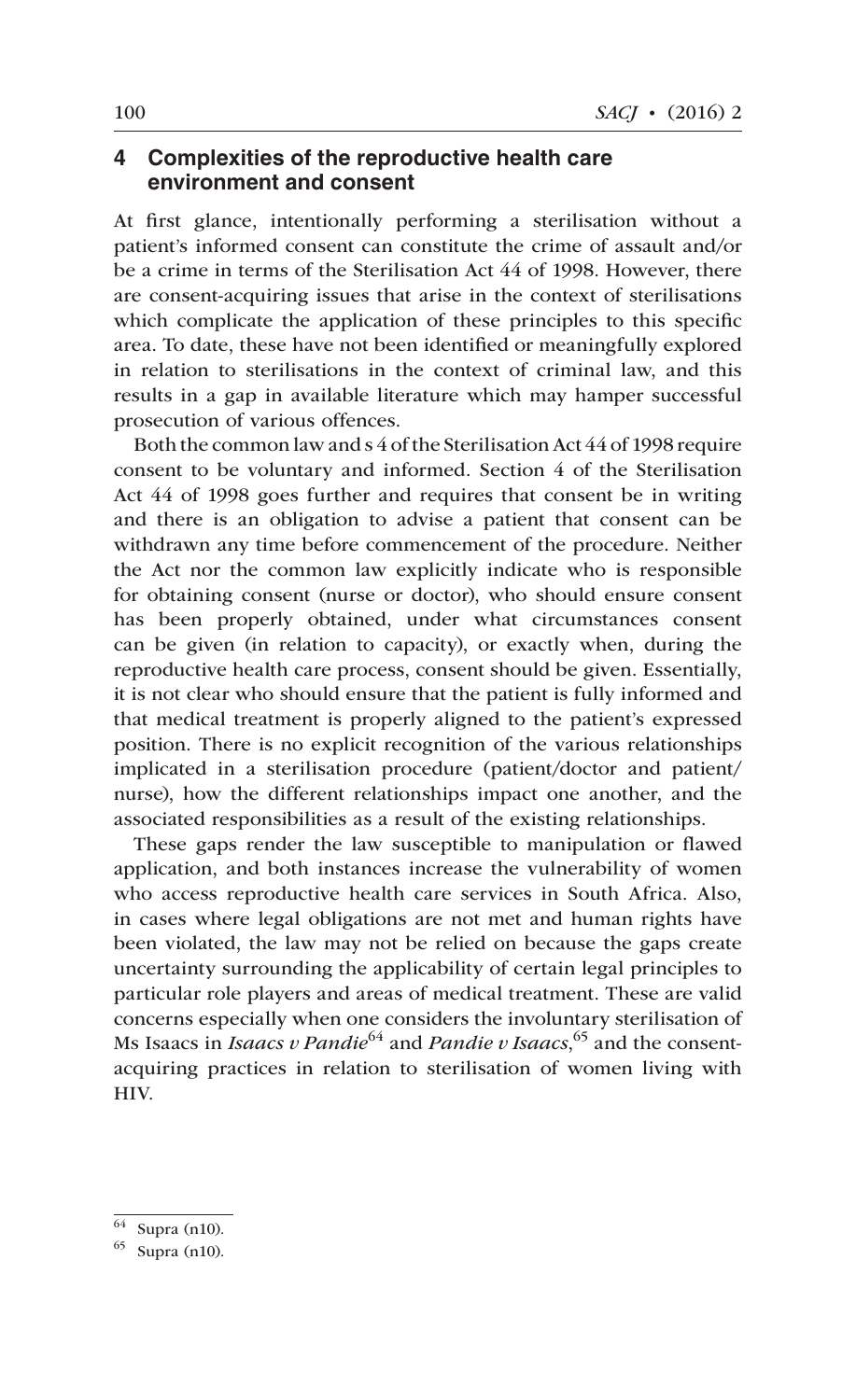#### 4.1 Refusal to consent

As mentioned above, *Isaacs v Pandie*<sup>66</sup> and *Pandie v Isaacs*<sup>67</sup> are the only available case law on involuntary sterilisation in South Africa. Even though these cases concern a civil-law action for damages, each highlights the flaws inherent in the application of consent requirements for sterilisation procedures and thus emphasises how difficult it might be to secure criminal liability.

Ms Isaacs alleged that, during antenatal consultations with Dr Pandie, she repeatedly refused consent to sterilisation, but according to Dr Pandie, Ms Isaacs had allegedly consented to sterilisation during her last antenatal consultation, being the day before admission for the caesarean-section delivery of her child.<sup>68</sup> Despite this factual dispute, Ms Isaacs did refuse to sign the sterilisation consent form when being admitted into hospital for the caesarean-section delivery.<sup>69</sup> Also, while in theatre, she repeatedly said that she did not want to be sterilised.<sup>70</sup> Nevertheless, Dr Pandie sterilised her after an assisting scrub sister confirmed that he should.71 Dr Pandie did not consult Ms Isaacs' consent form and he did not consult Ms Isaacs immediately prior to performing the caesarean-section delivery.

On the issue of consent, Dr Pandie admitted that he does not personally take written consent from his patients and that he does not check whether the consent forms are signed by patients.<sup>72</sup> According to him, it is the scrub sister who must check whether patients have signed consent forms when they are received into theatre.<sup>73</sup> He further provided that he did not consider it necessary to ask Ms Isaacs whether she still wanted to be sterilised because, '(a) he had discussed the issue with the Plaintiff the previous day, and (b) the Plaintiff would not have been in the position to give him a proper answer given the euphoria of her baby being born' and that he 'never asks his patients about [the] operation that he was doing on them at that stage<sup> $74$ </sup> However, in a written letter to Ms Isaacs' attorneys which the court considered, Dr Pandie stated that 'the Plaintiff and her husband had an opportunity in the labour ward and theatre to inform the staff and himself about the Plaintiff's change of plan'.75

 $\overline{66}$  Supra (n10).

<sup>67</sup> Supra (n10).

<sup>68</sup> *Isaacs v Pandie* supra (n10) at paras [6] and [34].

<sup>69</sup> *Isaacs v Pandie* supra (n10) at para [7].

<sup>70</sup> *Isaacs v Pandie* supra (n10) at para [8].

<sup>71</sup> *Isaacs v Pandie* supra (n10) at para [9].

<sup>72</sup> *Isaacs v Pandie* supra (n10) at para [36].

<sup>73</sup> *Isaacs v Pandie* supra (n10) at para [37].

*Isaacs v Pandie* supra (n10) at paras [37] and [42] respectively.

<sup>75</sup> *Isaacs v Pandie* supra (n10) at para [42].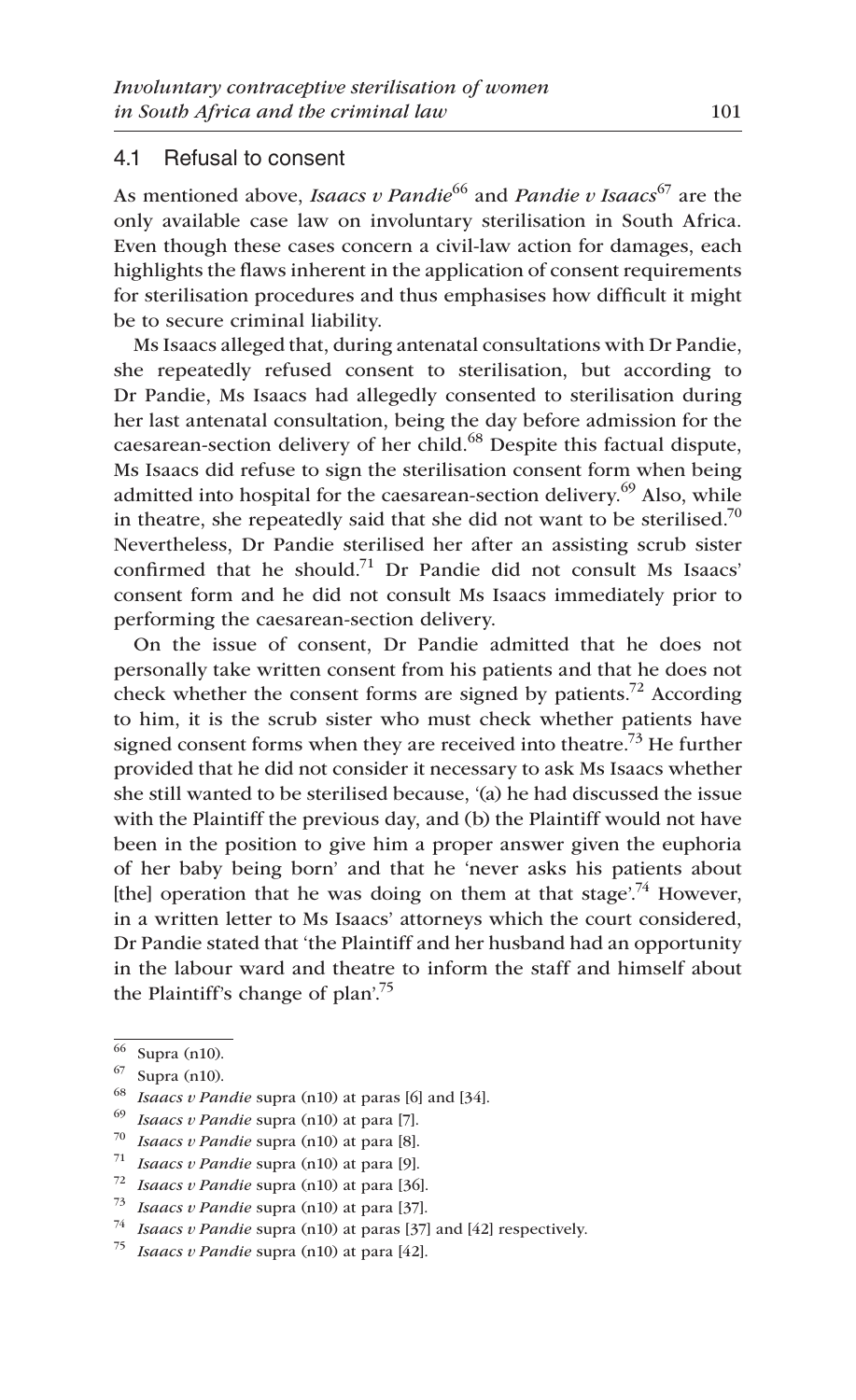The sister, who was the shift leader at the time of Ms Isaacs' involuntary sterilisation, confirmed that nurses fill in the consent forms and it was her responsibility to collect and check the forms.<sup>76</sup> She indicated that she made Ms Isaacs aware of Ms Isaacs' responsibility for conveying her change of mind to Dr Pandie, twice.<sup>77</sup> Ms Isaacs' two expert witnesses both agreed that the doctor performing the surgery must personally check the consent form, as should the theatre staff.<sup>78</sup> Personally checking the consent forms was viewed as essential in the case of sterilisations because sterilisations end the reproductive lives of patients.<sup>79</sup> This approach is in line with informed consent regulations and guidelines issued by the Health Professions Council of South Africa.<sup>80</sup>

In addition to several findings, the high court found that Dr Pandie had assaulted Ms Isaacs because consent was lacking and that he was negligent for not consulting Ms Isaacs' consent form.<sup>81</sup> However, on appeal to the full bench, the judgment was overturned. $82$ 

The full bench found that health care guidelines are not law and merely assist with determining the standards to be reasonably expected of health care providers. It found that Dr Pandie 'performed the sterilisation in the *bona fide* belief that the plaintiff had consented, and that in so doing he acted in accordance with prevailing practice in his profession and was not negligent.<sup>83</sup> Instead, the court saw the evidence as suggesting that the hospital staff were negligent, but since that was not pleaded, it was not decided on. $84$  The court accepted Dr Pandie's expert witness, a fellow surgeon, who stated that he 'did not know of any surgeons who themselves checked the written consent forms'.<sup>85</sup>

The court did not make a finding regarding whether Ms Isaacs was under an obligation to inform Dr Pandie that she had changed her mind.<sup>86</sup> This approach appears to place the responsibility squarely on the shoulders of nurses because the patient is not under an obligation to speak to the doctor prior to surgery and the doctor is not under an

<sup>76</sup> *Isaacs v Pandie* supra (n10) at para [49].

<sup>77</sup> Ibid.

<sup>78</sup> *Isaacs v Pandie* supra (n10) at paras [31] and [51] respectively.

<sup>79</sup> *Isaacs v Pandie* supra (n10) at para [31].

<sup>80</sup> Ibid. See the Health Professions Council of South Africa 'Guidelines for good practice in the health care professions: Seeking patients informed consent: Ethical considerations' (2008) at 6, para 5.2.

<sup>81</sup> *Isaacs v Pandie* supra (n10) at paras [66] and [72].

<sup>82</sup> *Pandie v Isaacs* supra (n10).

<sup>83</sup> *Pandie v Isaacs* supra (n10) at para [46].

<sup>84</sup> Ibid.

<sup>85</sup> *Pandie v Isaacs* supra (n10) at para [76].

<sup>86</sup> *Pandie v Isaacs* supra (n10) at para [53].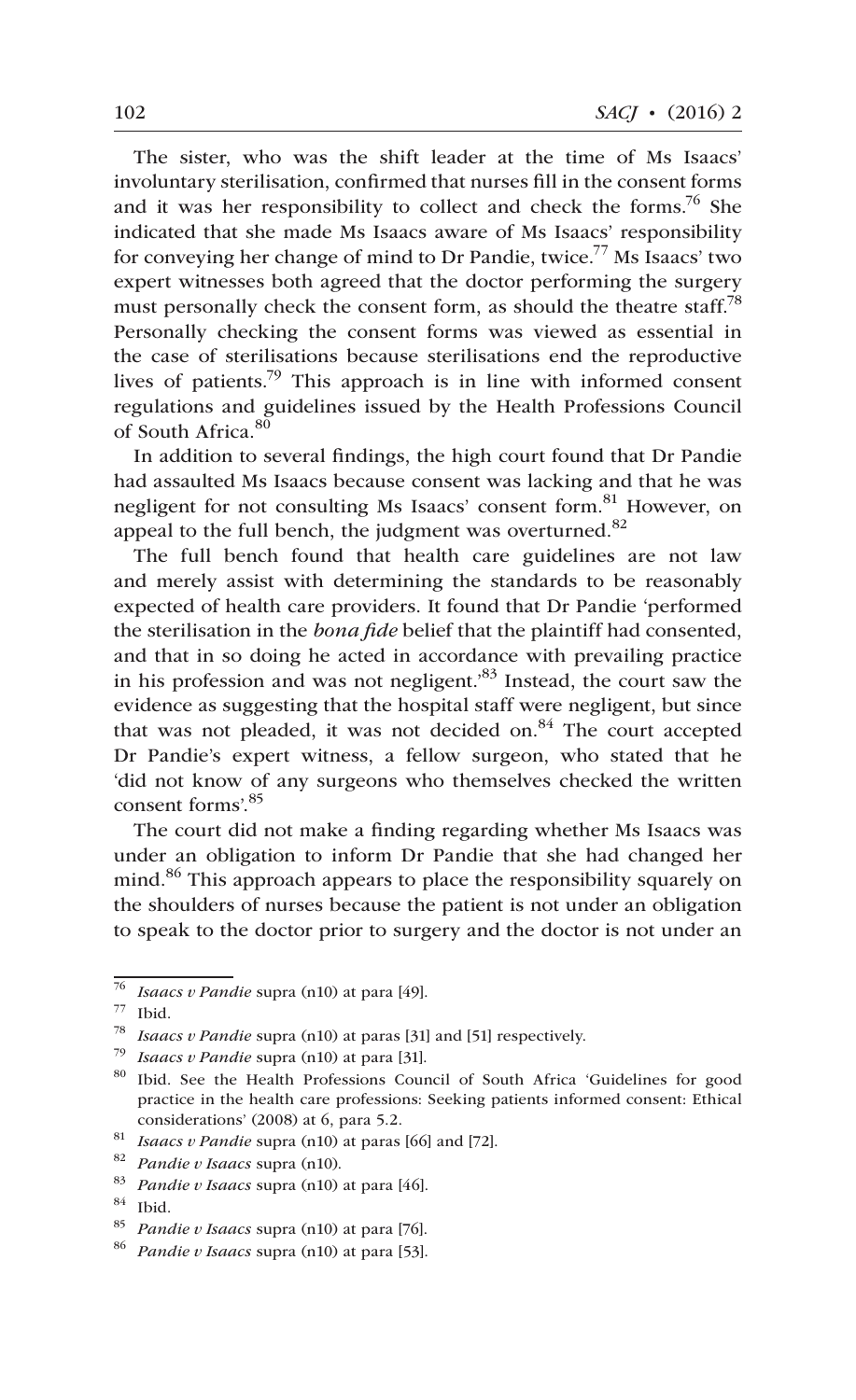obligation to speak to the patient prior to surgery. This responsibility stands even though nurses do not perform the sterilisation procedure. This approach to consent blurs the boundaries of the law. Ms Isaacs clearly refused to sign the consent form and she repeatedly expressed her position while waiting for Dr Pandie to arrive in theatre.<sup>87</sup> Given that Dr Pandie performed the procedure, and in the light of his concession that he does not question patients during procedures, his personal examination of the consent form is all the more significant. In any case, the court accepted that it was the responsibility of the hospital staff to inform Dr Pandie that Ms Isaacs had changed her  $mind.<sup>88</sup>$ 

These decisions demonstrate that consent requirements, while relatively clear-cut in principle, can be complicated by the maze of relationships and shifting responsibilities at play in relation to sterilisations. These fluid and seemingly indeterminable responsibilities can serve as a serious impediment to the application of s 9 of the Sterilisation Act 44 of 1998 and criminal-law principles of assault to involuntary sterilisations.

Focusing on the doctor/patient relationship and using Dr Pandie's experience as an example, it is necessary to determine whether a doctor can be held liable for assault or contravening the Sterilisation Act 44 of 1998 on the basis of involuntary sterilisation. Clearly, the attending health care provider contravenes the Act or commits assault when he or she intentionally sterilises a patient knowing that consent is lacking. Still, this position becomes problematic when it is alleged by the attending health care provider, that as a result of a previous conversation, he or she *bona fide* believed that the patient had provided informed, voluntary and written consent and therefore went ahead with the sterilisation.

In this instance, a *bona fide* belief in the existence of a ground of justification (namely, consent) does not render the conduct lawful.<sup>89</sup> Sterilisations under those circumstances remain unlawful. However, according to Snyman, a mistake relating to unlawfulness may exclude intention.<sup>90</sup> When determining whether a mistake excludes intention, the individual characteristics of the wrongdoer must be considered, and the genuineness and reasonableness of the mistake are factors which indicate that there is a mistake.<sup>91</sup>

<sup>87</sup> *Isaacs v Pandie* supra (n10) at paras [7]-[8].

<sup>88</sup> *Pandie v Isaacs* supra (n10) at para [84].

Snyman op cit (n39) 102.

<sup>90</sup> Snyman op cit (n39) 103.

<sup>&</sup>lt;sup>91</sup> Snyman op cit (n39) 192. See Burchell op cit (n40) 386 for a contrary view.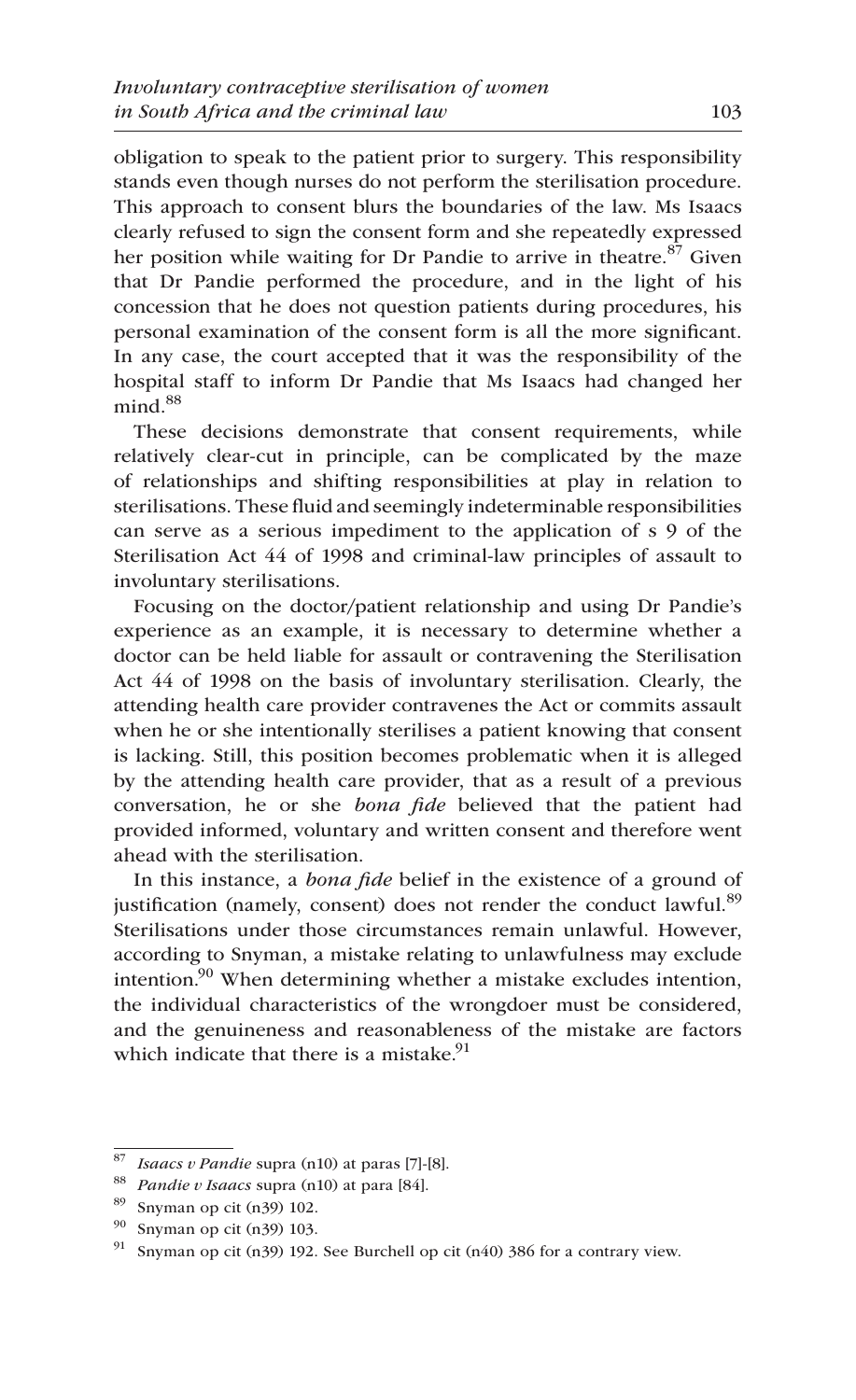*S v Reabow*<sup>92</sup> is helpful regarding the application of these principles. Mr Reabow (an off-duty police officer) mistakenly identified a running pedestrian for a bag-snatcher and placed his baton in the way of the pedestrian in order to stop the pedestrian from running away.<sup>93</sup> The baton struck the pedestrian in the face and caused serious injuries. Mr Reabow was convicted in the magistrates' court on a charge of assault with intent to do serious bodily harm. On appeal, it was argued that Mr Reabow lacked the necessary intention because he believed his conduct was authorised by s 49 of the Criminal Procedure Act 51 of  $1977<sup>94</sup>$  and therefore, he was acting 'without knowledge of unlawfulness of his conduct because he believed that he was entitled to use force in the circumstances'.<sup>95</sup>

The court recognised that in order for this argument to succeed, the mistake must be material and genuine.<sup>96</sup> Accepting the mistake as material, the court questioned whether the mistake was genuine. $97$ It considered the accused's personal characteristics such as the fact that he had extensive experience as a police officer and that he held a senior position of leadership and responsibility.<sup>98</sup> On this basis, the court found that he 'must be taken to know the law that authorises him to use the force in the execution of his duties. There can be no other reasonable inference but this.'99 Further,

'in these circumstances, a belief on the part of the appellant that he was entitled to use force to stop the complainant is so unreasonable that, when regarded in the light of his senior position and years of experience, the inference is overwhelming – and inescapable, in my view – that the appellant did not hold a genuine, honest or *bona fide* belief that his actions were authorised by s  $49(1)$  of the [Criminal Procedure] Act [51 of 1977].<sup>'100</sup>

Consequently, his argument that he lacked intention failed.<sup>101</sup>

Applying these principles to Dr Pandie's arguments in relation to Ms Isaacs' involuntary sterilisation, it can be accepted that as an obstetrician, Dr Pandie has sufficient experience and is knowledgeable of the laws regulating his practice, particularly the well-established

 $\frac{92}{92}$  2007 (2) SACR 292 (E).

<sup>93</sup> *S v Reabow* supra (n92) at para [2].

 $94$  This provision regulates that use of force in effecting arrest.

<sup>95</sup> *S v Reabow* supra (n92) at para [20].

<sup>96</sup> Ibid.

<sup>97</sup> *S v Reabow* supra (n92) at paras [20]-[21]. A material mistake is a mistake regarding the act, definitional elements of a crime or unlawfulness. See Snyman op cit (n39) 192.

<sup>98</sup> *S v Reabow* supra (n92) at paras [22].

<sup>99</sup> *S v Reabow* supra (n92) at para [22].

 $100$  *S v Reabow* supra (n92) at para [24].

 $101$  Ibid.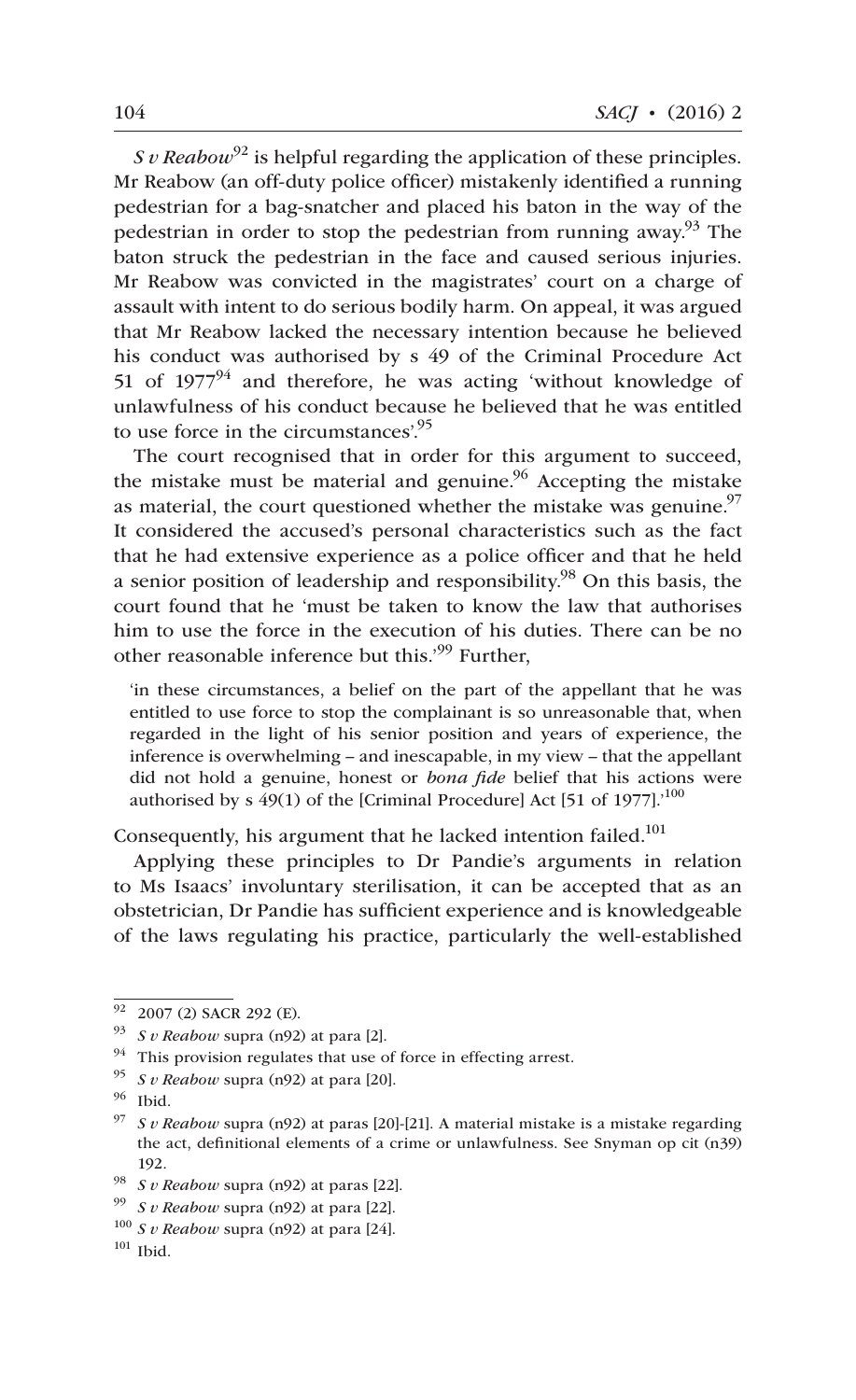consent requirements in terms of the common law and the Sterilisation Act 44 of 1998. Part of these consent requirements is the fact that a patient can withdraw his or her consent at any time prior to the commencement of the relevant procedure; $^{102}$  thus, consent provided the day before a procedure does not guarantee consent the following day when the sterilisation in expected to take place. It must be known that patients change their minds and are free to do so. Given that it is the obstetrician performing the procedure, it is expected of him or her to make an effort to bring his or her conduct within the parameters of the law governing his or her practice, even if that requires personally assessing the signed consent form or having a brief consultation prior to commencement of the procedure.<sup>103</sup> Thus, if no effort is made to engage the patient, the obstetrician's subjective belief that consent was provided may be so unreasonable that his or her mistakake will not be *bona fide* or fails to do so.

# 4.2 Signed consent forms

Considering the involuntary sterilisation of women living with HIV brings focus to the nurse/patient relationship. The nurse/ patient relationship must be considered because it is widely accepted that nursing staff are responsible for acquiring written consent upon admission to hospital. Strode, Mthembu and Essack's report demonstrates a clear measure of intentional deception and underhandedness of some nursing staff<sup>104</sup> when acquiring patients' signed consent for sterilisation.<sup>105</sup> For instance, Strode, Mthembu and Essack reported that women were sterilised while seeking other reproductive health care services, indicating that sterilisation was not the reason for accessing health care services. $106$  Consent forms were provided without any explanation regarding the content of the consent form or the consequences of signing it.<sup>107</sup> Women were refused access to other necessary reproductive health care services if they failed to

 $102$  See s  $4(b)$  of the Sterilisation Act  $44$  of 1998 and Snyman op cit (n39) 128.

<sup>&</sup>lt;sup>103</sup> According to Shokrollahi, a signed consent form merely holds an evidentiary value and is not itself consent; see K Shokrollahi 'Request for treatment: The evolution of consent' (2010) 92 *Annals Royal College of Surgeons of England* 93 at 94. However, a signed consent form might be helpful when a patient is anesthetised and unable to articulate his or her position regarding a surgical procedure.

 $104$  Strode, Mthembu and Essack's study (op cit (n11)) found that nurses and doctors were implicated in obtaining signed consent. This article will first consider the criminal liability of nurses and then doctors in relation to defective signed consent forms.

<sup>105</sup> See generally Strode, Mthembu and Essack op cit (n11).

<sup>106</sup> Strode, Mthembu and Essack op cit (n11) 6.

<sup>107</sup> Strode, Mthembu and Essack op cit (n11) 63-64.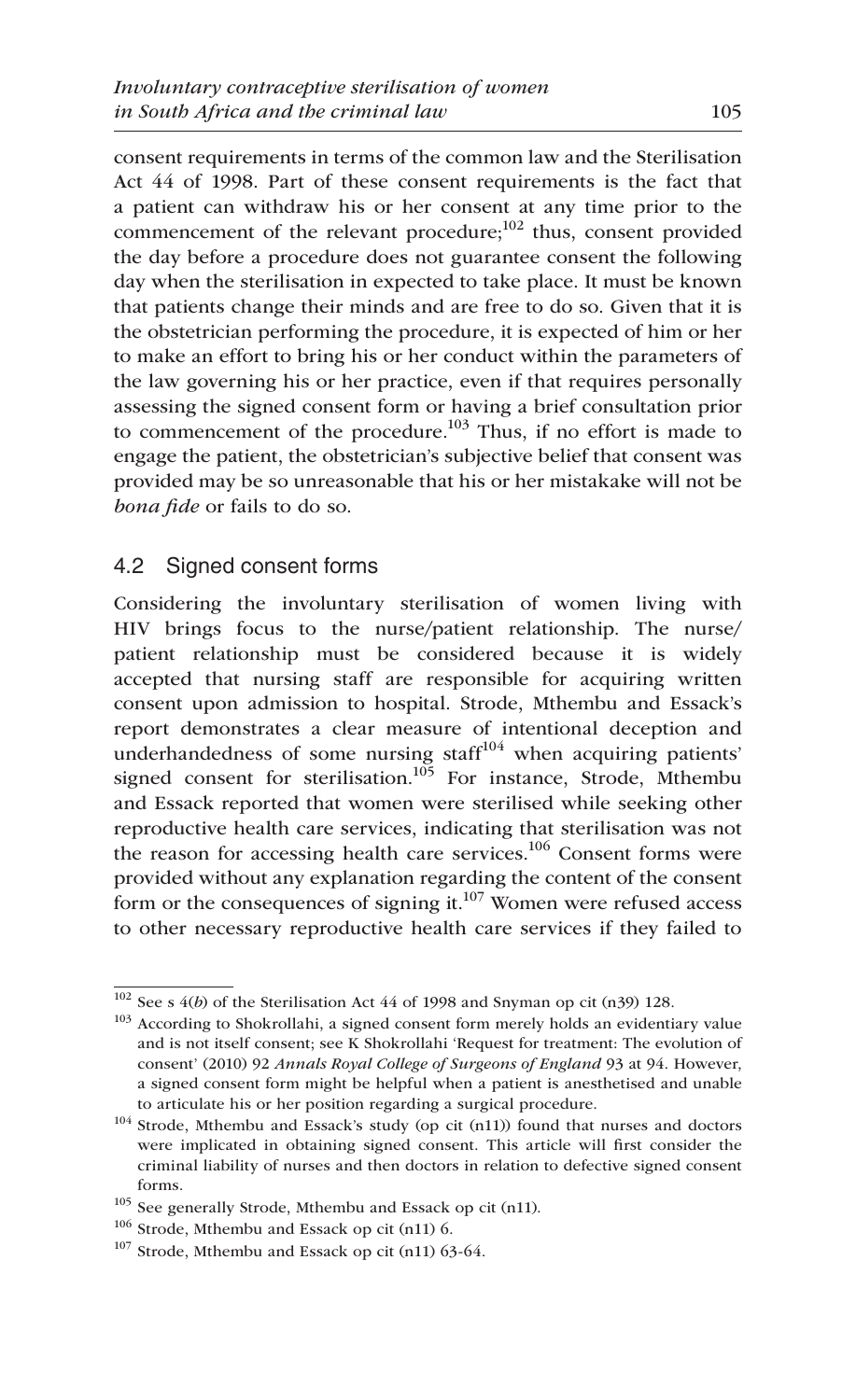sign the consent form, or they were given consent forms very late in the labour process or while being wheeled into theatre for purposes of caesarean-section delivery.108

At the centre of the controversy are nurses and their conduct prior to surgery, but nurses do not perform the sterilisation procedure, doctors do.109 This might give the impression that if doctors are *bona fide* sterilising women on the basis of signed consent forms, then no one can be charged for contravening the Sterilisation Act 44 of 1998 or assaulting the women who were involuntary sterilised.<sup>110</sup> This must be explored because, in some of the described instances, it is quite clear that nurses know that valid consent is lacking (due to their own conduct when obtaining consent) and nevertheless allow women to be sterilised<sup>111</sup>

It is submitted that these facts trigger assault by omission and the following discussion will justify this position. *S v B*<sup>112</sup> serves as an example of assault by omission. Here, the mother of a two-year-old child allowed another person to systematically assault her child over a two-month period.<sup>113</sup> The assaults were severe and resulted in the two-year-old's death.<sup>114</sup> Both the third party and the two-year-old's mother were charged with assault with intent to do grievous bodily harm and murder.<sup>115</sup> On the issue of assault with intent to do grievous bodily harm, the Eastern Cape division found that where the parent

'was aware of the assaults on the deceased and allowed them to happen and had foreseen the possibility that accused No 2 could seriously assault the deceased, in abandoning her parental duty of protection of the child, was guilty of assault with the intent to do serious bodily harm'.<sup>116</sup>

This finding suggests that in order for a nurse to be held criminally liable for assault in the case of involuntary sterilisation, he or she must be under a legal duty to act, namely, to prevent sterilisation under

<sup>108</sup> Strode, Mthembu and Essack op cit (n11) 65.

<sup>109</sup> Ms Isaacs experienced something similar; see *Isaacs v Pandie* supra (n10) and *Pandie v Isaacs* supra (n10).

<sup>110</sup> Personal communication with Jody Lee Fredericks, 30 July 2015. Ms Fredericks is an attorney at the Women's Legal Centre and serves as a legal representative for some of the women who participated in Strode, Mthembu and Essack's explorative study (op cit (n11)).

<sup>111</sup> For purposes of the current assessment of nurses' criminal liability, it is presumed that doctors are *bona fide* performing sterilisations on the basis of the signed consent forms.

<sup>112</sup> Supra (n54). Also see Snyman op cit (n39) 456-458.

<sup>113</sup> *S v B* supra (n54) at 238G-H.

<sup>114</sup> *S v B* supra (n54) at 238H

 $115$  Ibid.

<sup>116</sup> *S v B* supra (n54) at 239A.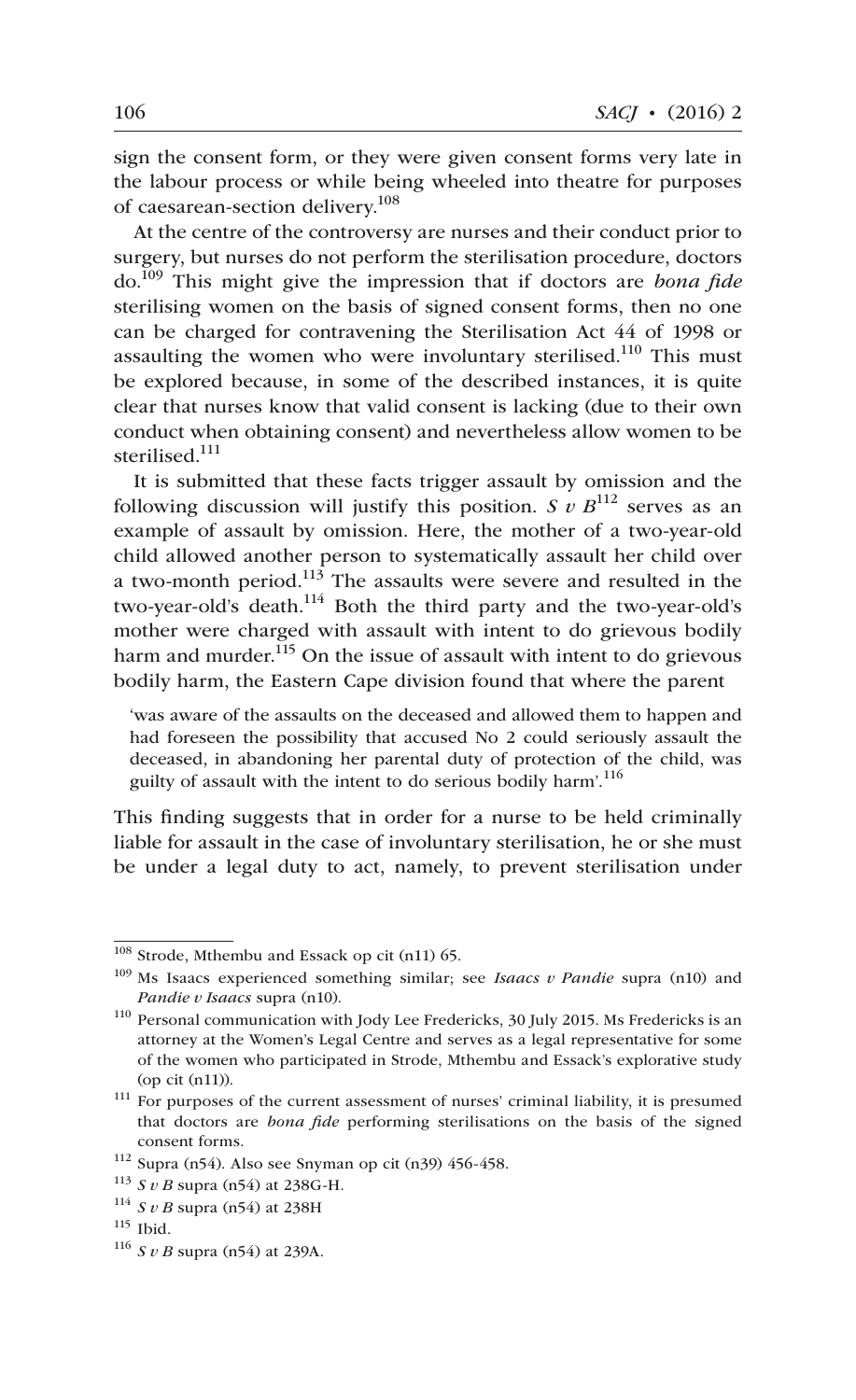circumstances where it is personally known to the nurse that consent is lacking, and failed to do so.

It is submitted that, in respect of the common-law crime of assault, such a legal duty does exist. A legal duty to act has been recognised in a number of instances such as when a person has accepted responsibility for the control of a dangerous object, when a person is part of a protective relationship, when a person is the incumbent of a particular office or when a person has acted previously and he or she later failed to prevent harm in relation to the previous commission.<sup>117</sup> Snyman specifically identifies medical professionals as being under a duty to act as a result of holding the office of a medical professional.<sup>118</sup>

In fact, if one considers the patient/nurse relationship in the context of consent for sterilisation, there are further grounds which justify recognising a legal duty to prevent a sterilisation when the consent provided is known to be defective. First, the consent is defective as a result of prior conduct by nursing staff in so far as they secured a signed consent form through dishonest conduct. Second, nurses stand in a relationship of trust with patients and it can be argued that they are in a protective relationship with their patients. This position is supported by *R v Chenjere*,<sup>119</sup> where the court found that a legal duty to act arises 'where the potential victim is helpless through infancy, senility or illness and the potential killer stands, either naturally or through a deliberate acceptance of responsibility, in a protective relationship to the victim'. The court further emphasised that 'protective relationship' should not be interpreted restrictively and should be determined with reference to the facts.<sup>120</sup> Ultimately, the presence of these grounds provide a strong indication that the legal convictions of the community demand that nurses should act to prevent sterilisations when they know consent forms are defective, particularly when it is their conduct that renders signed consent forms defective. Nurses must know that obstetricians will sterilise women on the basis of signed consent forms and this will amount to a violation of women's bodily integrity because valid consent is lacking.

While the Sterilisation Act 44 of 1998 does not have an express provision similar to assault by omission, it may still be helpful in these circumstances. Section 9 of the Act provides that 'any person who contravenes or fails to comply with the provisions of this Act is guilty of an offence'. Section 4 specifically requires consent to be given

<sup>117</sup> See Snyman op cit (n39) 59-60.

<sup>118</sup> Snyman op cit (n39) 60. Although there is no case law to support this position in criminal law, it is asserted that Snyman's position is supported by the South African Nursing Council *Code of Ethics for Nursing Practitioners in South Africa* (2014) at 3.

<sup>119</sup> 1960 (1) SA 473 (FC) at 482B-C.

<sup>120</sup> *R v Chenjere* supra (n119) 482D.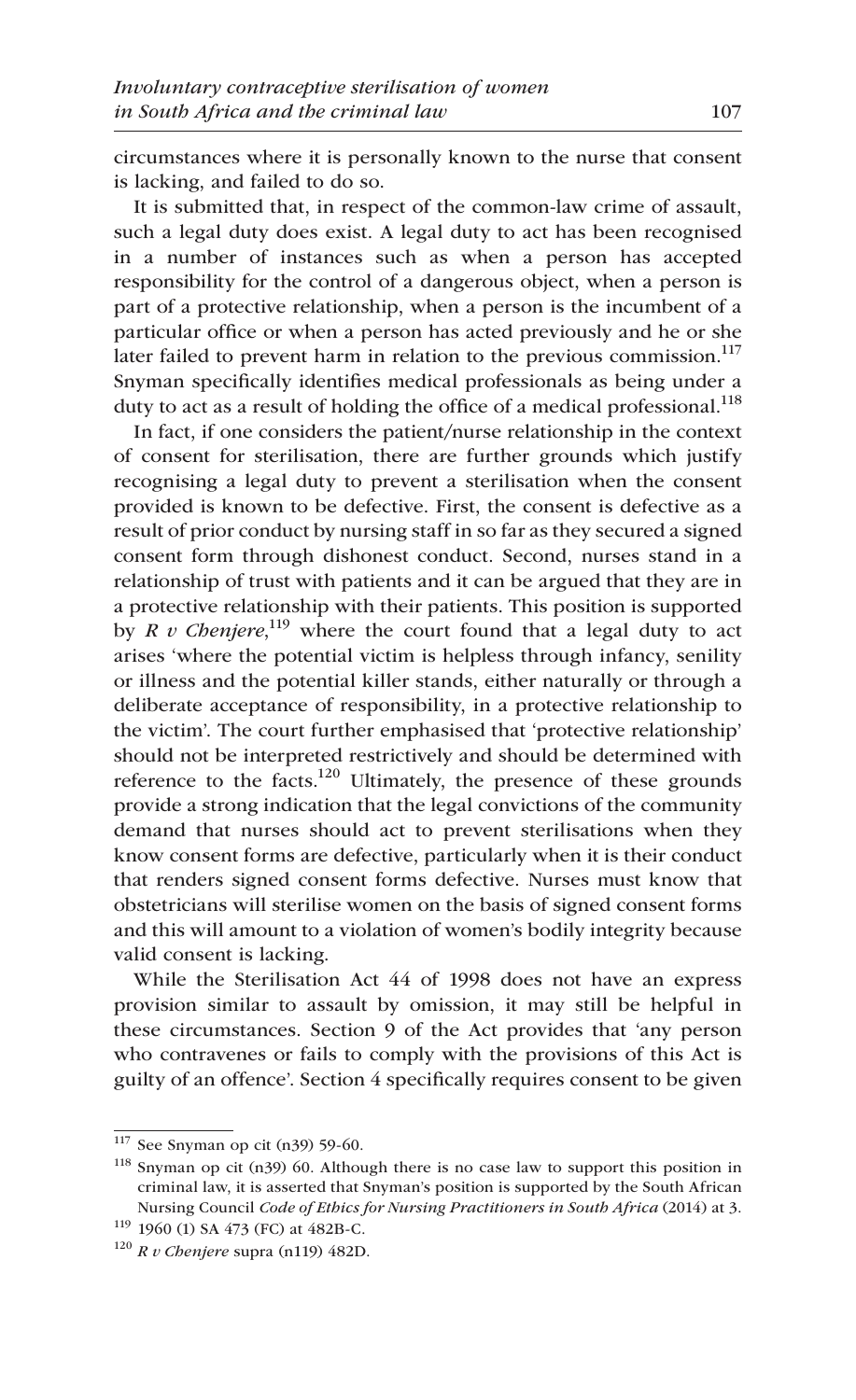freely and that the patient be informed of the consequences, risks and nature of the sterilisation procedure. Thus, 'any one' is wide enough to include nursing staff who are charged with obtaining consent and fail to meet s 4 obligations. While the nursing staff may not perform the sterilisation procedure, they may still face criminal liability under the Act because of the failure to obtain 'consent' as defined in terms of the Sterilisation Act 44 of 1998.

Accepting that nursing staff can face criminal charges for criminal assault or for contravening s 4 of the Sterilisation Act 44 of 1998, it is necessary to return focus to the doctor/patient relationship, and consider whether a doctor can be criminally liable for performing sterilisations on the basis of defective but signed consent forms. A signed consent form can be considered defective for a number of reasons, one being the fact that consent was not voluntary.

In Ms Isaacs' case, $121$  there was no signed consent form and it was established that Dr Pandie could face criminal prosecution if it could be shown his mistaken belief that consent was given was not genuine or *bona fide*. However, in Strode, Mthembu and Essack's study,<sup>122</sup> there were signed consent forms which were obtained by nursing staff and it can be presumed that doctors were sterilising women in terms of these forms. These circumstances draw attention to the legal significance of signed consent forms and raise the question: in cases where doctors are not participating in obtaining written consent, is a signed consent form sufficient enough to render a mistake concerning unlawfulness *bona fide* or genuine?

It is proposed that doctors can be held criminally liable for assault or contravention of the Sterilisation Act 44 of 1998 in these circumstances because a signed consent form is not informed consent; more is needed. According to Van Oosten, $123$  signed consent forms cannot serve as a substitute for disclosure conversations, being those conversations in which all the necessary information is provided and explained to patients concerning a particular course of treatment.<sup>124</sup> On that basis, he suggests that signed consent forms should be afforded some evidential value 'but should not be considered as conclusive evidence that the requisite disclosure in fact occurred'.<sup>125</sup> This position is clearly articulated in s 4 of the Sterilisation Act 44 of 1998. Section 4 provides that in order for consent to be valid, the patient must sign the

<sup>121</sup> *Isaacs v Pandie* supra (n10).

 $122$  Op cit (n11).

<sup>123</sup> As cited by Coetzee and Carstens op cit (n60) 1291.

<sup>124</sup> See SA Strauss *Doctor, Patient and the Law* 3ed (1991) 12-13 and A Meisel and M Kuczewski 'Legal and ethical myths about informed consent' (1996) 156 *Archives of Internal Medicine* 2521 at 2522-2523.

<sup>125</sup> Coetzee and Carstens op cit (n60) 1291.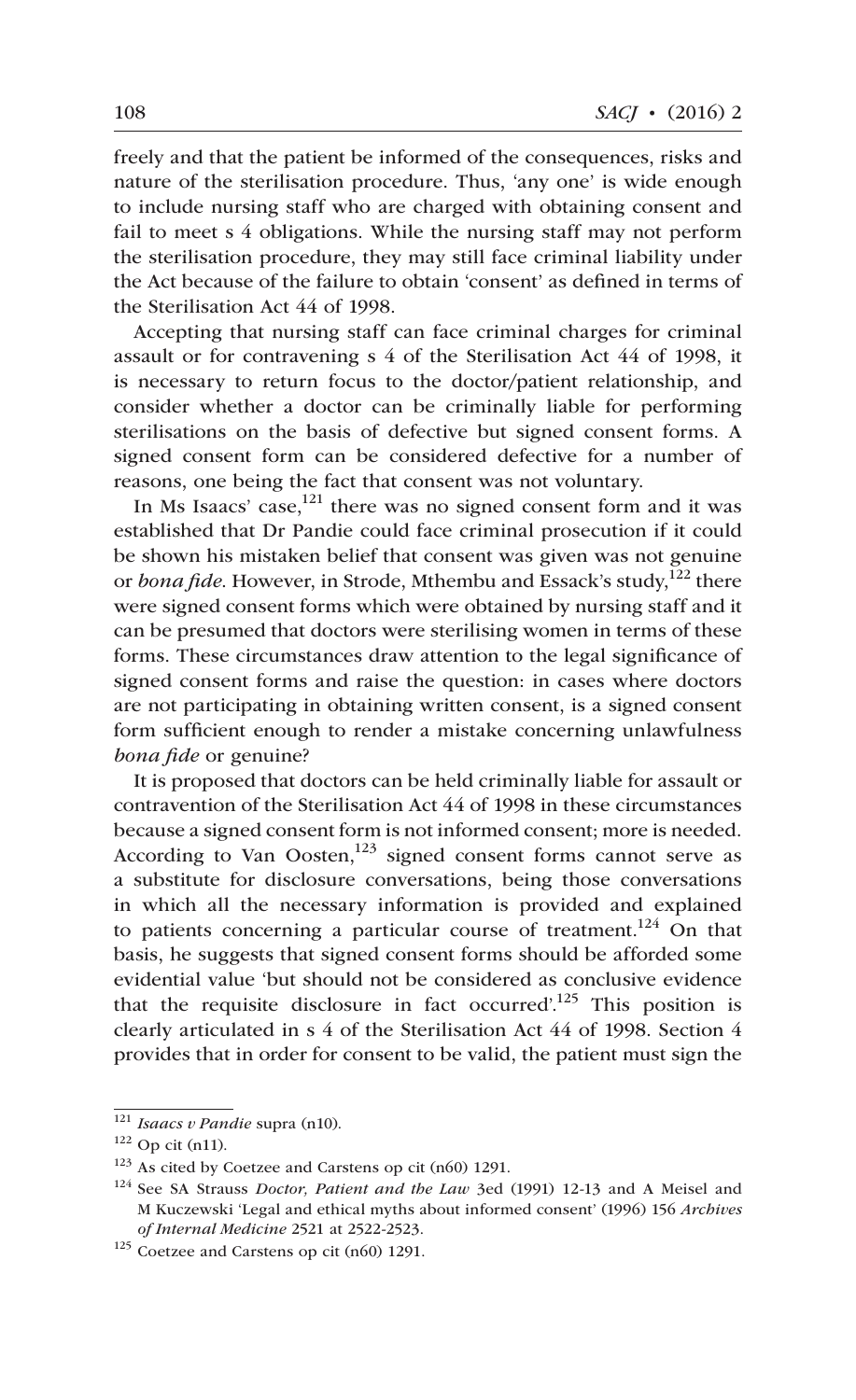prescribed consent form and this requirement is in addition to being 'given a clear and adequate description' of the sterilisation procedure, its risks, consequences and nature.

*Government of the Republic of Namibia v LM*126 mirrors Van Oosten's position on signed consent forms. In this case three women living with HIV were sterilised after caesarean-section deliveries, but neither of them were admitted for purposes of sterilisation.<sup>127</sup> Although each woman signed a consent form, the forms were signed while they were in active labour or after having faced prolonged labour, and allegedly without being given a chance to read the forms or have the forms explained.<sup>128</sup> Also, the implicated hospitals had no record of whether the women had been given the necessary information so as to render their consent informed and voluntary.<sup>129</sup> The women instituted civil action against the Namibian state, arguing that their sterilisations were unlawful because the procedures were performed without informed consent.

The Supreme Court of Namibia found that signed consent forms are insufficient evidence of informed consent:

'Whether or not the respondents gave their informed consent to the sterilisation procedures is largely a factual question. For that reason, it requires a consideration of the circumstances in which the respondents allegedly gave their consent.'<sup>130</sup>

The court considered the circumstances and recognised that the women did not go to hospital for purposes of sterilisation but delivery of their babies that signed consent was obtained while the women were busy labouring or when being taken to theatre; and that there was no documentation of the process of obtaining informed consent. On that basis, it found that, despite the existence of signed consent forms, the women had not given their informed consent.<sup>131</sup> Relying on South African case  $law$ ,<sup>132</sup> the court recognised that labour was an inappropriate time to obtain informed consent for sterilisations because the pain of labour and associated complications negatively impact women's capacity to consent.<sup>133</sup> It found:<sup>134</sup>

 $134$  Ibid.

<sup>126</sup> Supra (n10).

<sup>127</sup> *Government of the Republic of Namibia v LM* supra (n10) at para [86].

<sup>128</sup> *Government of the Republic of Namibia v LM* supra (n10) at paras [9], [15], [36] and [90].

<sup>129</sup> *Government of the Republic of Namibia v LM* supra (n10) at para [100].

<sup>130</sup> *Government of the Republic of Namibia v LM* supra (n10) at para [4].

<sup>131</sup> *Government of the Republic of Namibia v LM* supra (n10) at para [108].

<sup>132</sup> *Christian Lawyers Association v Minister of Health* supra (n38) and *Castell v De Greef* supra (n62).

<sup>133</sup> *Government of the Republic of Namibia v LM* supra (n10) at para [108].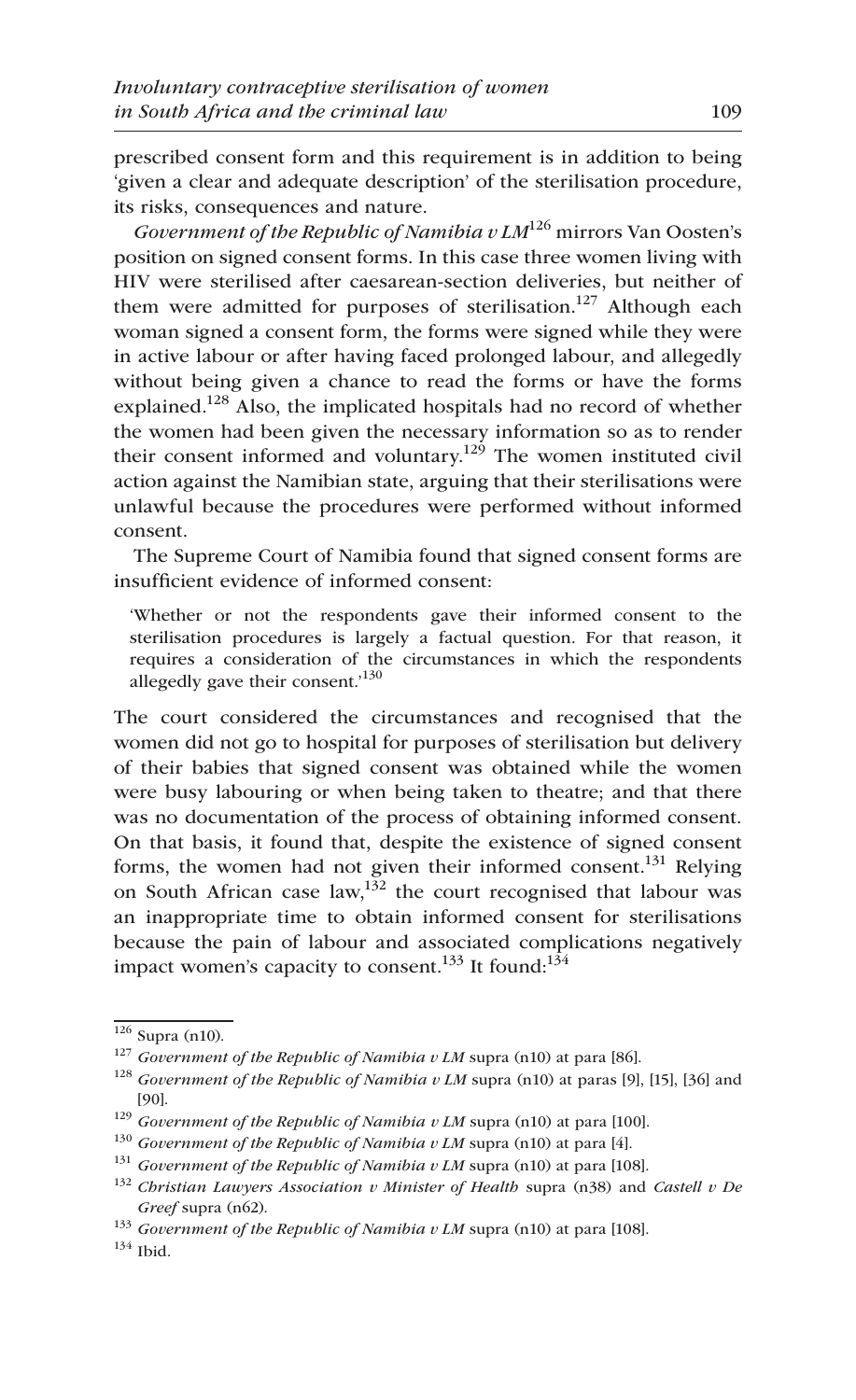'The consent obtained was invalidated by the respondents' lack of capacity to give informed consent in light of the history of how the decision to sterilise them was arrived at and the circumstances under which the respondents' consent was obtained. It was merely written rather than informed consent. … The important factor which must be kept in mind at all times is whether the woman has the capacity to give her consent for sterilisation at the time she is requested to sign consent forms. Therefore, it is not decisive what information was given to her during antenatal care classes or at the moment she signed the consent form if she is not capable of fully comprehending the information or making a decision without any undue influence caused by the pain she is experiencing.'

An interesting facet of this case concerns the fact that the court accepted expert evidence which confirms that it is the duty of the treating doctor to explain procedures and confirm whether patients still want to be sterilised.<sup>135</sup> This may prove helpful for future prosecutions in South Africa because both the common law and the Sterilisation Act 44 of 1998 are silent on this issue.<sup>136</sup> To add further support for adopting this approach in South Africa, the Health Professions Council of South Africa confirms, in its guidelines on obtaining informed consent, that it is the responsibility of the health care practitioner who provides treatment to obtain informed consent, but that this responsibility can be delegated to suitably qualified persons.<sup>137</sup> In cases where delegation has occurred, the 'health care practitioner will remain responsible for ensuring that, before he or she starts any treatment, the patient has been given sufficient time and information to make an informed decision, and has given consent'.<sup>138</sup>

While this case concerns a civil claim against the Namibian state for sterilisations performed without informed consent, it is significant for the purposes of this article for three reasons. First, it confirms that a signed consent form, on its own, is insufficient evidence of informed consent. If a signed consent form fails to meet the civil-law burden of proof, it is likely to be insufficient to prove the presence of informed consent beyond a reasonable doubt for purposes of avoiding criminal liability. Second, if a signed consent form is not sufficient evidence of informed consent, in a practical setting, doctors should not blindly rely on the forms as indicators of informed consent to a procedure. Third, and building on from the second point, the highest court in Namibia supports the notion that doctors are under a duty to ensure that the patient has provided informed consent prior to commencement

<sup>135</sup> *Government of the Republic of Namibia v LM* supra (n10) at paras [49] and [52].

<sup>&</sup>lt;sup>136</sup> In terms of s 39(1) of the Constitution of the Republic of South Africa, 1996, foreign law may be considered when interpreting the Bill of Rights.

<sup>&</sup>lt;sup>137</sup> Health Professions Council of South Africa op cit (n80).

<sup>138</sup> Ibid.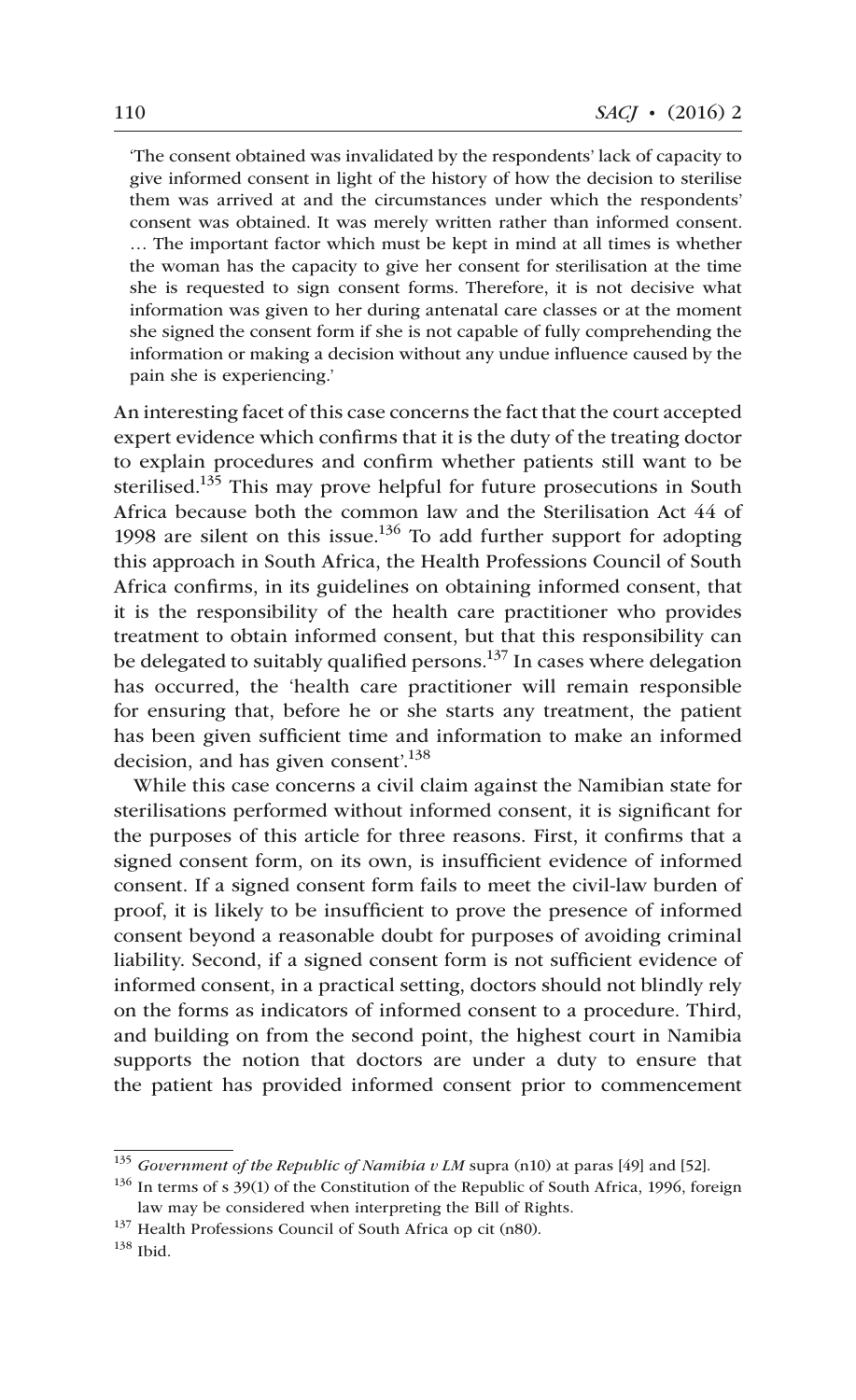of the sterilisation procedure. This provides a strong argument that the defence of *bona fide* or genuine mistake regarding the presence of consent will not be available to a doctor who fails to act on this responsibility and sterilises a patient merely on the basis of a signed consent form.139

In cases when the doctor deceitfully obtains signed consent, the signed consent form will not indemnify him or her from criminal liability in terms of the statute or common law.

#### 4.3 Degrees of coercion

Strode, Mthembu and Essack's report demonstrates that different degrees of coercion were used in order to get women to consent to sterilisations and the authors state that 'it is unclear whether a court would perceive all reported levels of coercion, particularly subtle pressure, as having undermined and vitiated a woman's ability to make a voluntary decision'.<sup>140</sup> The authors identify the following as subtle factors which influenced women to consent to sterilisation: fear of health care providers, deference to health care workers because they are perceived to know better, perceptions of being powerless to control decision-making and feelings of disempowerment because of how health care providers engage with patients.<sup>141</sup>

These findings raise the question: presuming that capacity to consent is present, what degree of coercion is required in order for consent to be lacking, thus resulting in the assault of the patient or a contravention of the Sterilisation Act 44 of 1998? There is no guiding case law available on voluntary consent in relation to medical treatment. According to Snyman, coercion removes the voluntariness of consent, and without consent being provided voluntarily, there is no valid consent.<sup>142</sup> Snyman does not qualify this position in relation to particular degrees of coercion. Section 4 of the Sterilisation Act 44 of 1998 provides that consent must be given 'voluntarily without any inducement'. The Act does not define or qualify voluntary consent or inducement. It is suggested that subtle forms of coercion, particularly coercion emanating from reproductive health care providers within the context of reported sterilisations, removes the voluntariness of

<sup>139</sup> The arguments presented in relation to *S v Reabow* supra (n92) support this conclusion.

<sup>140</sup> Op cit (n11) 66.

 $141$  Strode, Mthembu and Essack op cit (n11) 65.

<sup>142</sup> Op cit (n39) 126.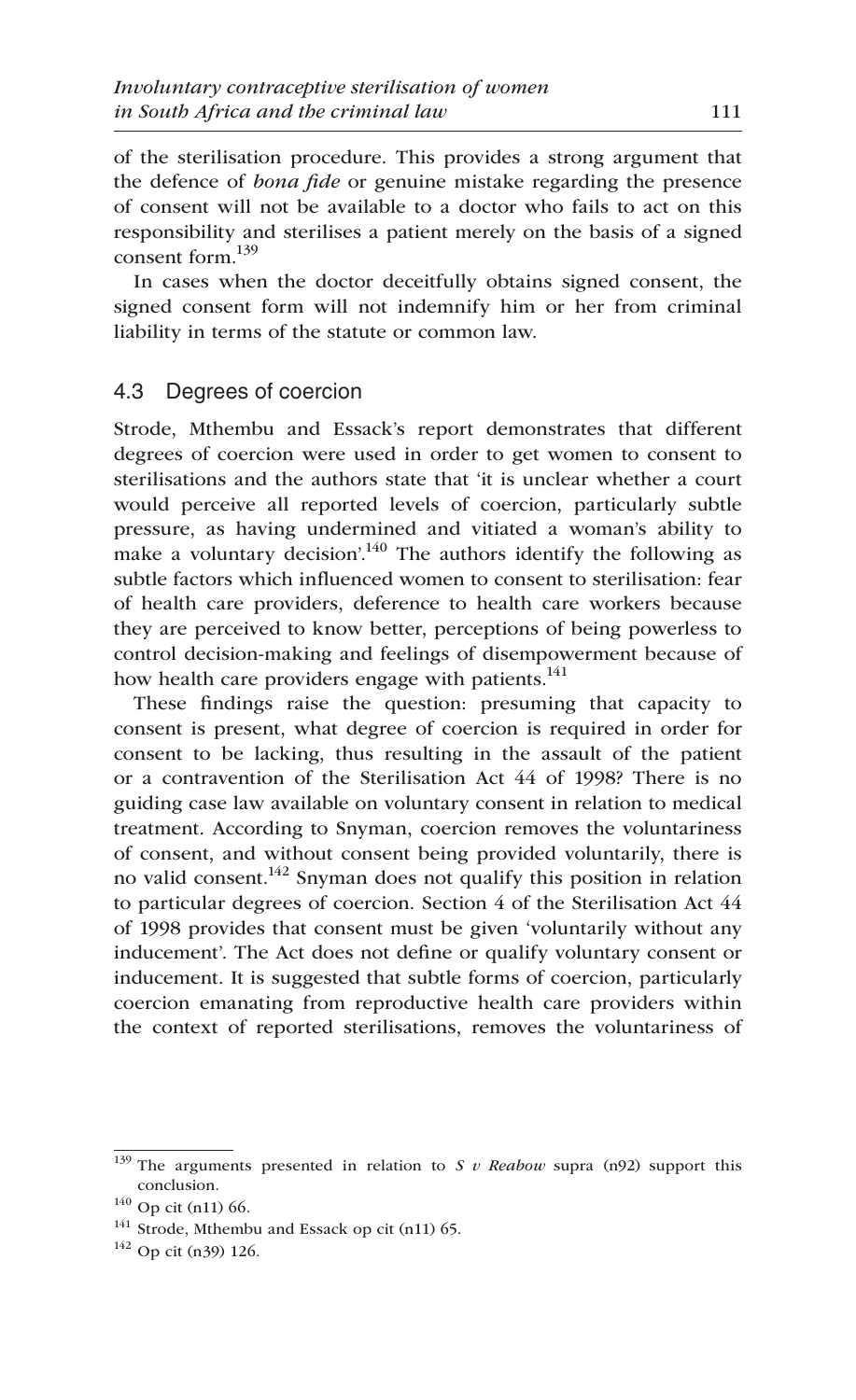consent.<sup>143</sup> At this point it is necessary to consider why even these subtle forms of coercion negate the voluntariness of consent in the context of sterilisations.

The relationship between patients and health care providers (nurses and doctors) can be characterised as being hierarchical and authoritarian.<sup>144</sup> Castro and Erviti argue that there is an 'imbalance of power within the physician-patient relationship, in which one actor is invested with power/knowledge and the other is "only a patient".<sup>145</sup> Doctors' and nurses' position of power and superior knowledge is further entrenched and bolstered when the patients being treated are indigent, have little education, cannot speak the language being used by health care providers or are marginalised individuals as a result of their gender, socio-economic and health status.<sup>146</sup> According to Castro and Erviti, this hierarchical relationship 'is even greater during gynaecological or obstetrical procedures because of a woman's physical and emotional vulnerability during pregnancy and labor.<sup>147</sup> Furthermore, the position of authority over reproductive health care patients has been naturalised<sup>148</sup> through health professions' training and practice and broader societal trends where women are viewed as having lower social status and are seen as 'needing discipline and control for their own good'.<sup>149</sup>

Castro and Erviti demonstrate that the position of power and authority that vests in health care providers can create an environment that may enable the violation of women's rights in relation to consent.<sup>150</sup> Through a study of 200 testimonies provided by women who had

 $143$  It is noted that the voluntariness of consent can be influenced by a number of factors which fall beyond the health care environment; these include developmental factors, illness-related considerations, psychological issues, cultural and religious values and external pressures. See LW Roberts 'Informed consent and capacity of voluntarism' (2002) 159 *Am J Psychiatry* 705. However, this article focuses specifically on the patient/health care provider relationship and voluntary consent.

<sup>&</sup>lt;sup>144</sup> See generally R Castro and J Erviti 'Violations of reproductive rights during hospital births in Mexico' (2003) 7 *Health and Human Rights* 91; AA Veleda and TE Gerardt 'About humanly giving birth: The insertion of the nursing in the humanization of birth movement in Brazil' (2014) 1 *J Nursing and Socioenvironmental Health* 47; AFPL D'Oliveria, SG Diniz and LB Schraiber 'Violence against women in healthcare institutions: An emerging problem' (2002) 359 *The Lancet* 1681; and R Jewkes and L Penn-Kekana 'Mistreatment of women in childbirth: Time for action on this important dimension of violence against women' (2015) 12 *PLOS Medicine* 1.

<sup>145</sup> Castro and Erviti op cit (n144) 94.

<sup>&</sup>lt;sup>146</sup> See generally R Jewkes, N Abrahams and Z Mvo 'Why do nurses abuse patients? Reflections from South African obstetric services' (1998) 47 *Social Science & Medicine* 1781.

<sup>147</sup> Castro and Erviti op cit (n144) 94.

<sup>&</sup>lt;sup>148</sup> Castro and Erviti op cit (n144) 97.

<sup>149</sup> D'Oliveria, Diniz and Schraiber op cit (n144) 1681.

<sup>150</sup> Castro and Erviti op cit (n144) 98.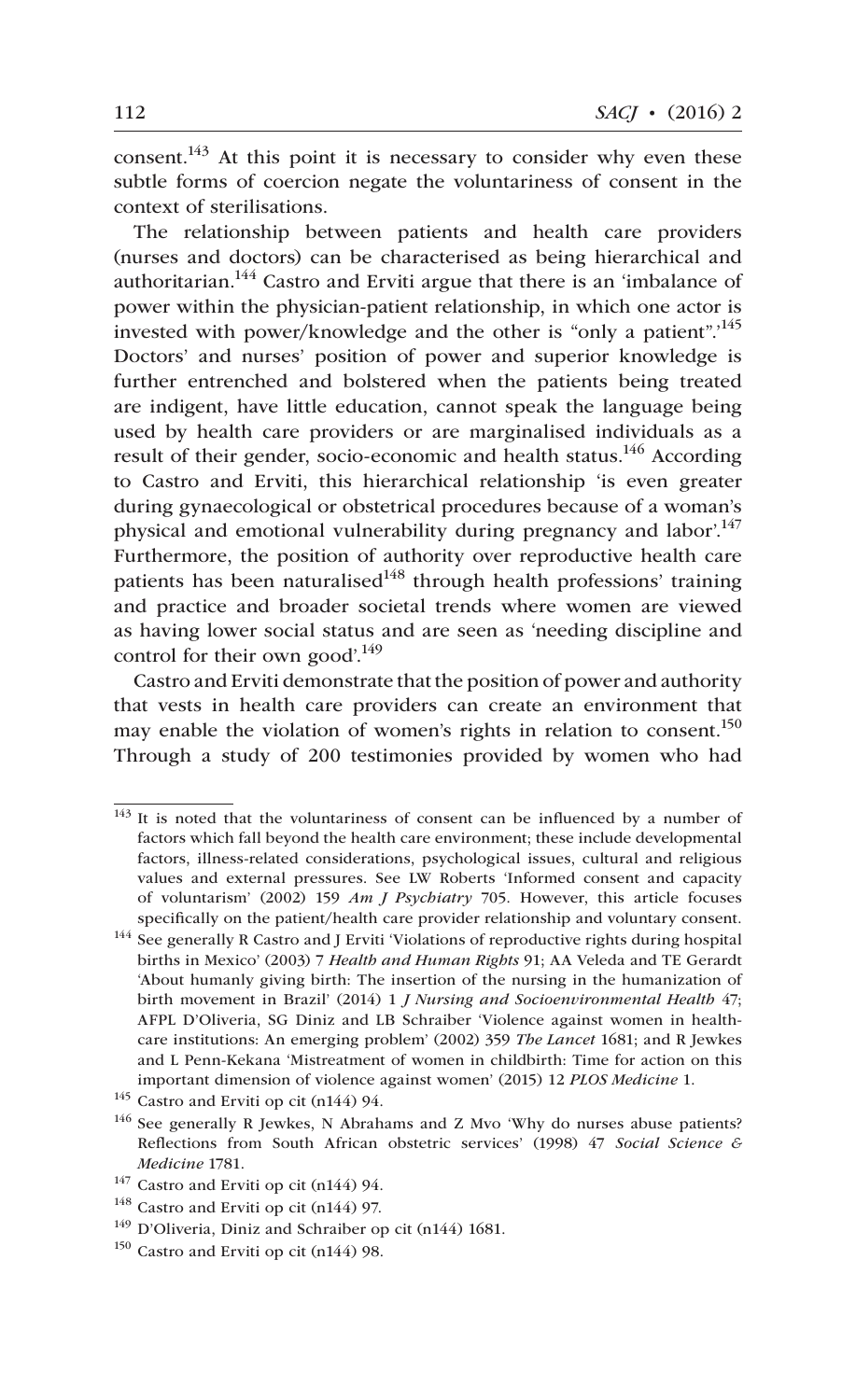suffered mistreatment while giving birth in Mexico, the authors reveal that health care providers use their position of power to control or intimidate women, promote conformity and obedience, discount women's opinions and knowledge and minimise women's roles to supportive roles instead of central ones. Research suggests this is a global issue.<sup>151</sup> In a South African context, Chadwick, Cooper and Harries demonstrate that these patient/provider relationships heighten feelings of inadequacy, distress, powerlessness, lack of control, anxiety and fear.<sup>152</sup>

Overt acts of coercion are not necessary when women are forced into the 'naturalised' position of subordination and powerlessness within the reproductive health care sector; acquiring consent in these circumstances is relatively easy.<sup>153</sup> Women may merely submit to treatment that they do not necessarily want, and submission does not constitute valid consent.<sup>154</sup> There is clearly an abuse of authority which excludes consent as a ground of justification;  $S v S^{155}$  supports this position.

In *S v S*, 156 a policeman, after arresting a woman, ordered her to lie down in the car he was driving and he proceeded to have intercourse with her.<sup>157</sup> She said that she did not desire to have intercourse and even though the policeman did not use force against her, she felt

 $151$  Castro and Erviti op cit (n144) 98-103.

<sup>152</sup> RJ Chadwick, D Cooper and J Harries 'Narratives of distress about birth in South African public maternity settings: A qualitative study' (2014) 30 *Midwifery* 862 at 886-887.

<sup>&</sup>lt;sup>153</sup> Jewkes and Penn-Kekana op cit (n144) 1 state that women have little choice but to consent and give into the power of health care providers. This is not to say that voluntary consent is impossible in the context of hierarchical relationships; there can be positive hierarchical relationships which can facilitate upliftment. There are a number of ways to overcome the negative consequences of being in these relationships. J Flanigan 'Obstetric autonomy and informed consent' (2016) 19 *Ethical Theory and Moral Practice* 225 at 231 suggests treating and respecting pregnant and birthing women as competent agents and shifting the power imbalance by fully informing them about available treatment options. According to Roberts op cit (n138) 710, voluntary consent is a process which requires 'listening, sensing, clarifying, making the implicit explicit, and genuinely attending to the person', respecting patients' experiences and values. It also requires a willingness to recognise and evaluate personal bias and the effects of different contexts. The law can help facilitate a shift in power relations. This is clearly present in legislation such as the Sterilisation Act 44 of 1998 which places the sterilisation choice in the hands of the affected person.

<sup>154</sup> Burchell op cit (n40) 223. Burchell points out that courts should be aware of the victim's vulnerabilities in relation to the offender. See *R v McCoy* 1953 (2) SA 4 (SR). The principle that submission is not consent is well established in the context of the crime of rape; see generally Snyman op cit (n39) 363-365. 155 1971 (2) SA 591 (A).

<sup>156</sup> Ibid.

<sup>157</sup> *S v S* supra (n155) at 591.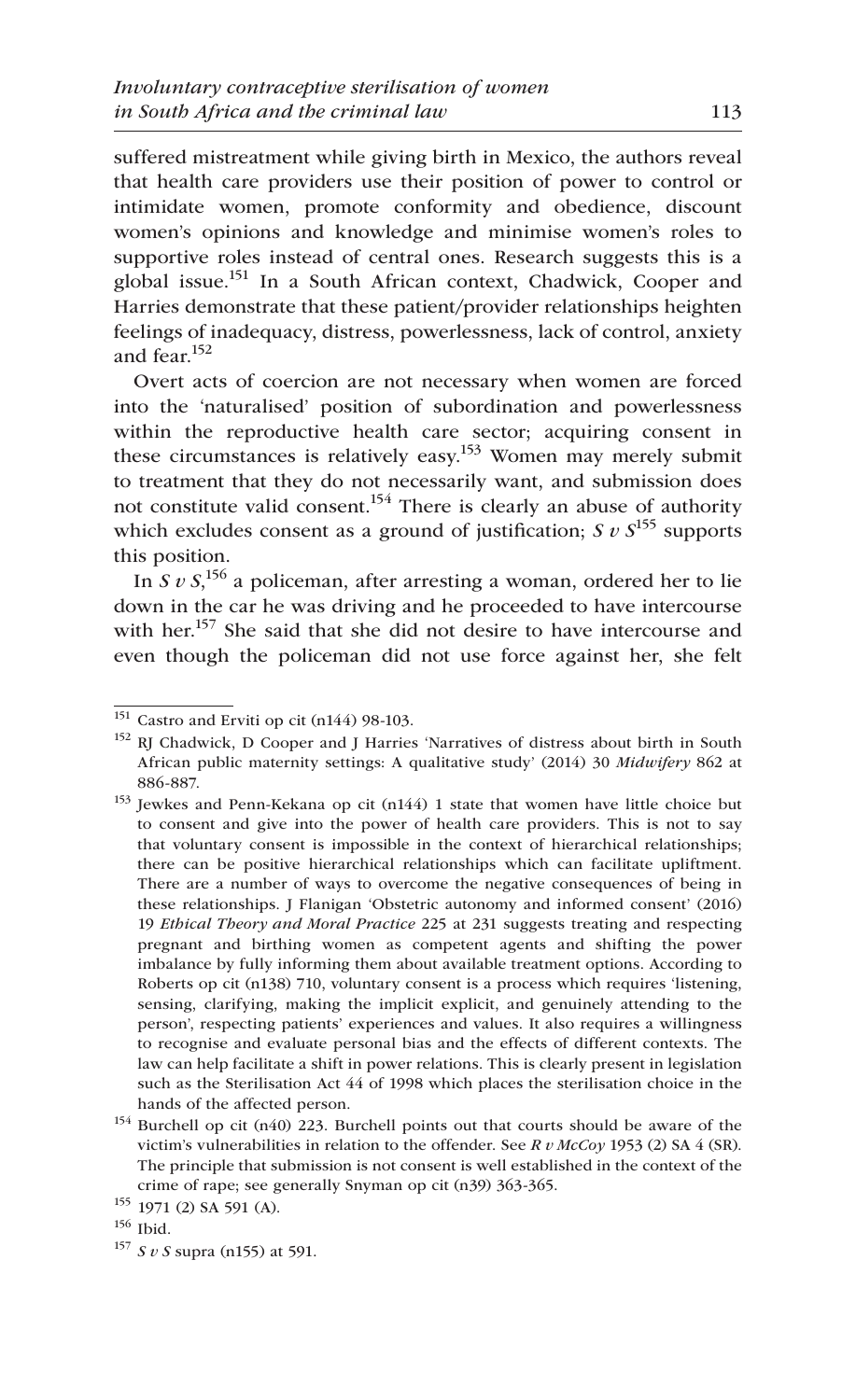compelled to do what he ordered because she was afraid.<sup>158</sup> The court found that the policeman had intercourse with her against her will and that he intentionally used his authority against the woman as a means to secure her compliance with his order.<sup>159</sup> The policeman was found to have raped the woman because she had not voluntarily consented to the intercourse. *S v S*160 demonstrates that consent will be lacking where a person expressly or tacitly uses his or her position of authority to pressurise a person into consenting.

Thus, it can be argued that consent will be lacking as a result of involuntariness, where health care providers, in their position of authority within the reproductive health care setting, intentionally adopt subtle means of coercion in order to obtain consent for sterilisation procedures. The American College of Obstetricians and Gynecologists specifically recognises the greater obligation of health care providers to facilitate a shift in power relations by providing sufficient information to bridge knowledge gaps, honest care and respecting the primacy of the patient's welfare.<sup>161</sup> This demonstrates that not all hierarchical relationships have to result in negative outcomes. Where sterilisations are performed as a result of abuse of authority, they may very well constitute criminal assault or a contravention of the Sterilisation Act 44 of 1998.

## **5 Conclusion**

This article demonstrates that despite the fact that South Africa has the progressive, rights-affirming Sterilisation Act 44 of 1998 in place, women are being involuntarily sterilised and their human rights are being violated. It is noted that civil redress offers comfort via its compensatory mechanisms but more can be done in relation to involuntary sterilisations. In addition to compensation, perpetrators must be investigated and prosecuted. The Sterilisation Act 44 of 1998 and the common law are available in this respect.

Exploring avenues provided for in terms of the Sterilisation Act 44 of 1998 and the common law, this article reveals that there are two crimes available to victims of involuntary sterilisations. The common-law crime of assault is applicable to instances where women were involuntarily sterilised before and after the enactment of the Sterilisation Act 44 of 1998. However, s 9 of the Act provides the opportunity to secure up to five years' imprisonment for non-compliance with any provision of the

<sup>158</sup> Ibid.

<sup>159</sup> Ibid.

<sup>160</sup> Supra (n155).

<sup>&</sup>lt;sup>161</sup> The American College of Obstetricians and Gynecologists. ACOG Committee Opinion 'Informed consent' (2009) 439 1 at 6.